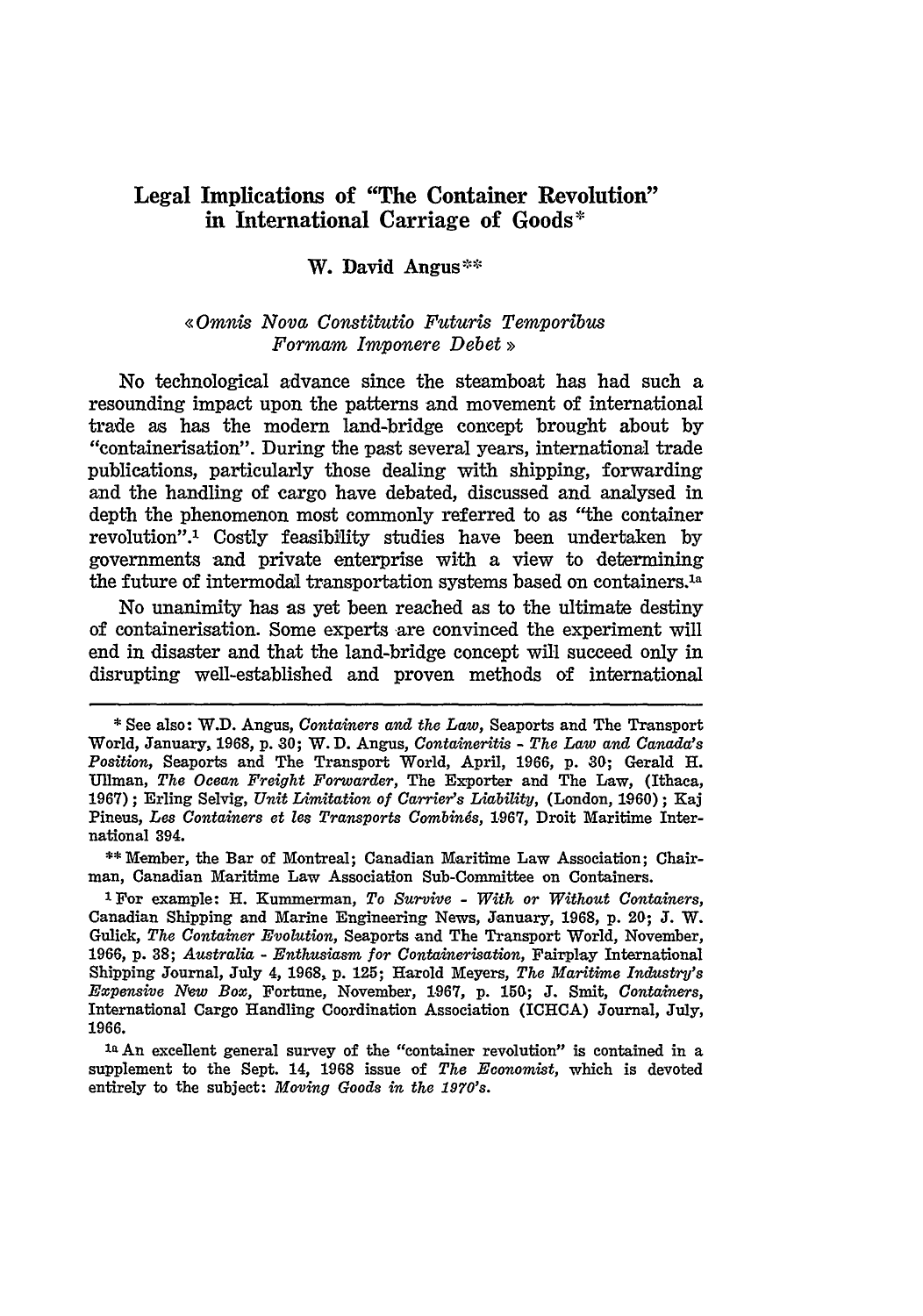transport of goods. 2 On the other hand, it appears that many experts consider that containers are here to stay and that the revolution will continue to work inexorably until the bulk of world trade moves in unitized loads over vast integrated transportation systems. Many operators are revolutionizing their organizations accordingly; several substantial container operating consortia have been formed in Europe and Australia, numerous specialized container-carrying vessels have been designed and launched, and major seaports around the globe are investing millions to develop container-handling facilities and terminals.

Thus, no matter what the future brings, containerisation is at least for the present an established factor in the movement of international trade. Necessary adjustments are now being made in many areas to enable all facets of the carriage of goods industry to adapt to the container age. Apart from the new developments in ocean vessels and port facilities mentioned above, effects of containerisation have been felt in a variety of related fields. Not the least of these are the over-lapping spheres of maritime law and marine insurance; as might be expected, intermodal transport has given rise to complex legal and insurance problems which cannot easily be resolved within the long-accepted frameworks provided by the *Hague Rules3* and Britain's *Marine Insurance Act, 1906.4*

The purpose of this article is to review some of the marine law and insurance problems that have been born of the container revolution and to discuss how the maritime industry has attempted to cope with them. Let there be no mistaken impression, therefore, that this is an attempt to analyse all aspects of containerisation or that the author claims any expertise whatsoever as to the technical, commercial or underwriting aspects of integrated transportation systems or international combined transport.

**<sup>2</sup>** See: Captain M. Markussen, *Containerisation* **-** *Colonisation in a New Way?* Fairplay International Shipping Journal, August **8, 1968, p.** 41; Dagfinn Gunnarshaug, *Is Containeritis a Sickness?,* Fairplay International Shipping Journal, February **8,** 1968, **p. 13;** Erik Heirung, *Containerisation: The Key to Waste of Money,* Fairplay International Shipping Journal, October 5, **1967,** p. 43.

*<sup>3</sup>International Convention for the Unification of Oertain Rules of Law Relating To Bills of Lading,* signed at Brussels, August 25, 1924 and amended at Brussels, February **23, 1968** (hereinafter referred to as the *Hague Rules),* adopted by Canada through the *Water Carriage of Goods Act,* 1 Ed. VIII, **S.C. 1936,** c. 49, now R.S.C. 1952, c. **291.**

**<sup>46</sup> Ed.** VII, **c.** 41. **See** also: *Chalmer's Marine Insurance Act, 1906,* 6th **ed.,** (London, 1966); Lord Chorley of Kendal and C.T. Bailhache, *The Law of Marine Insurance and Average,* British Shipping Laws, vols. 9 and **10,** (London, 1961).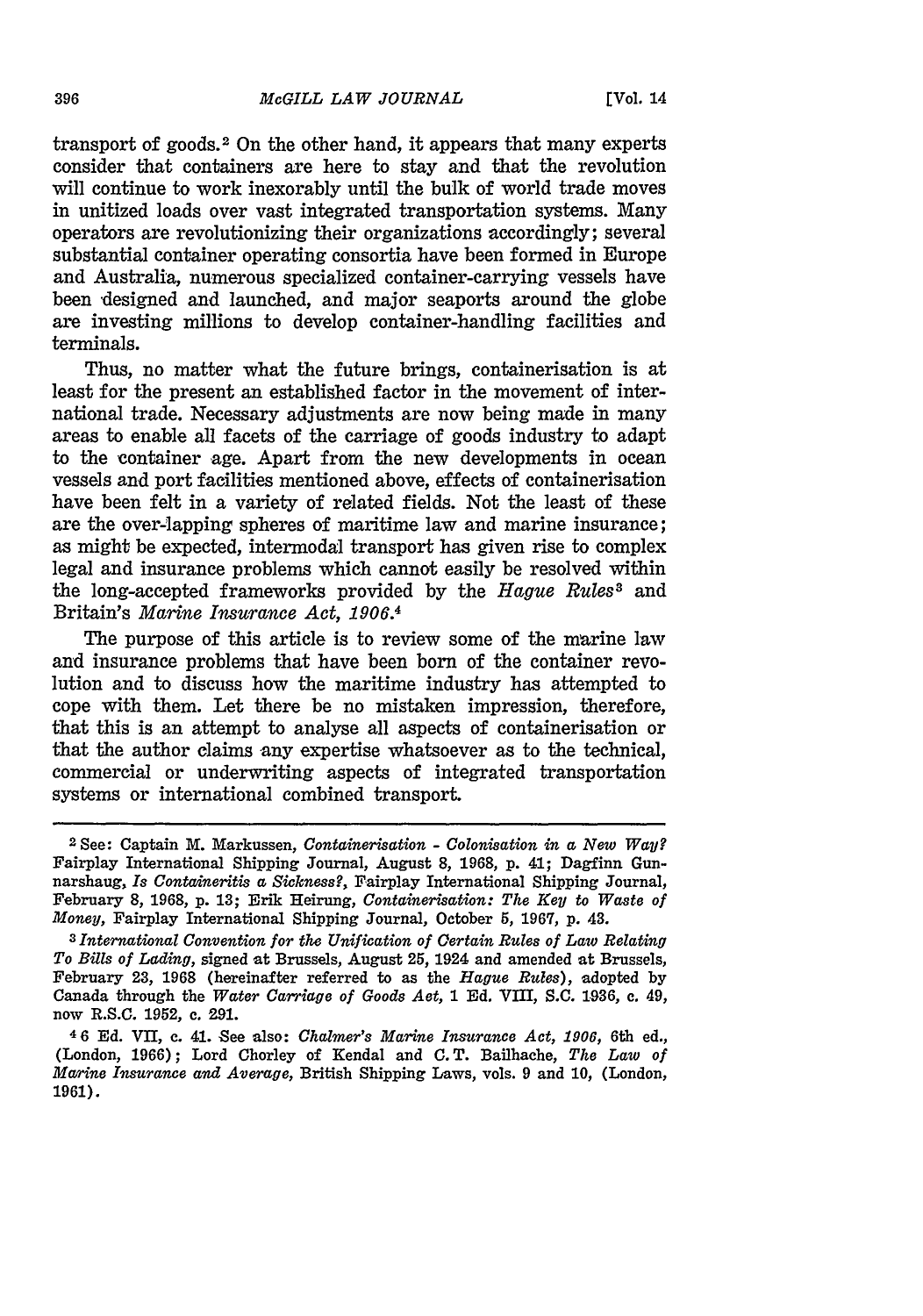### **Benefits of Land-Bridge Concept**

**At** the outset, one might ask what is so revolutionary about th use of containers, which after all are nothing more than large boxes into which are packed various commodities for shipment. To answer this, it is necessary briefly to illustrate how goods traditionally have moved in international trade. A typical example would be the movement of a shipment of 100,000 cigarette lighters from Tokyo, Japan, to say, Pittsburgh, U.S.A. Traditionally, the lighters would be packed into numerous cardboard or wooden cases and delivered to the dock in Tokyo. The cases would then be placed one by one on board a ship for carriage to an east-coast United States port such as New York, pursuant to the terms of an ocean bill of lading incorporating *Hague Rules* legislation. When the ultimate consignee received notice of arrival of the goods at New York, he would then arrange through a customs broker and a freight forwarder for their transhipment to Pittsburgh **by** rail and thence **by** truck from the rail terminal to his warehouse. This movement would involve a minimum of three stages of transport (sea, rail, road) plus considerable other handlings if one considers stevedores, terminal operators and freight handlers at the various points along the route.

If the cigarette lighters were damaged or short at outturn, the receiver would have to determine where, when and how the loss occurred before he could commence recovery proceedings. He would then have to proceed against one or more of the carriers involved and the rules governing each individual recourse might well be different. This has always proved complex and costly.

In the container age, operators are offering to shippers a door to door service whereby they are prepared to accept custody of the goods from point of origin until delivery at final destination. At present, the liabilities accepted by container operators are not in all cases uniform and the implications of this will be discussed below. In the example of the Japanese cigarette lighters, either the operator or the shipper would pack them all into a single container at Tokyo and the operator would undertake ultimate delivery of the container and its contents to the consignee's warehouse in Pittsburgh; the operator, rather than the receiver, arranges for the rail and road carriage after discharge from the ship at New York.

The land-bridge concept might be applied in the following manner. Assume that the lighters from Tokyo were destined for Middlesborough, England. Rather than ship the container by ocean vessel to London via the Suez Canal, the operator might arrange for ocean carriage of the container to San Francisco where it would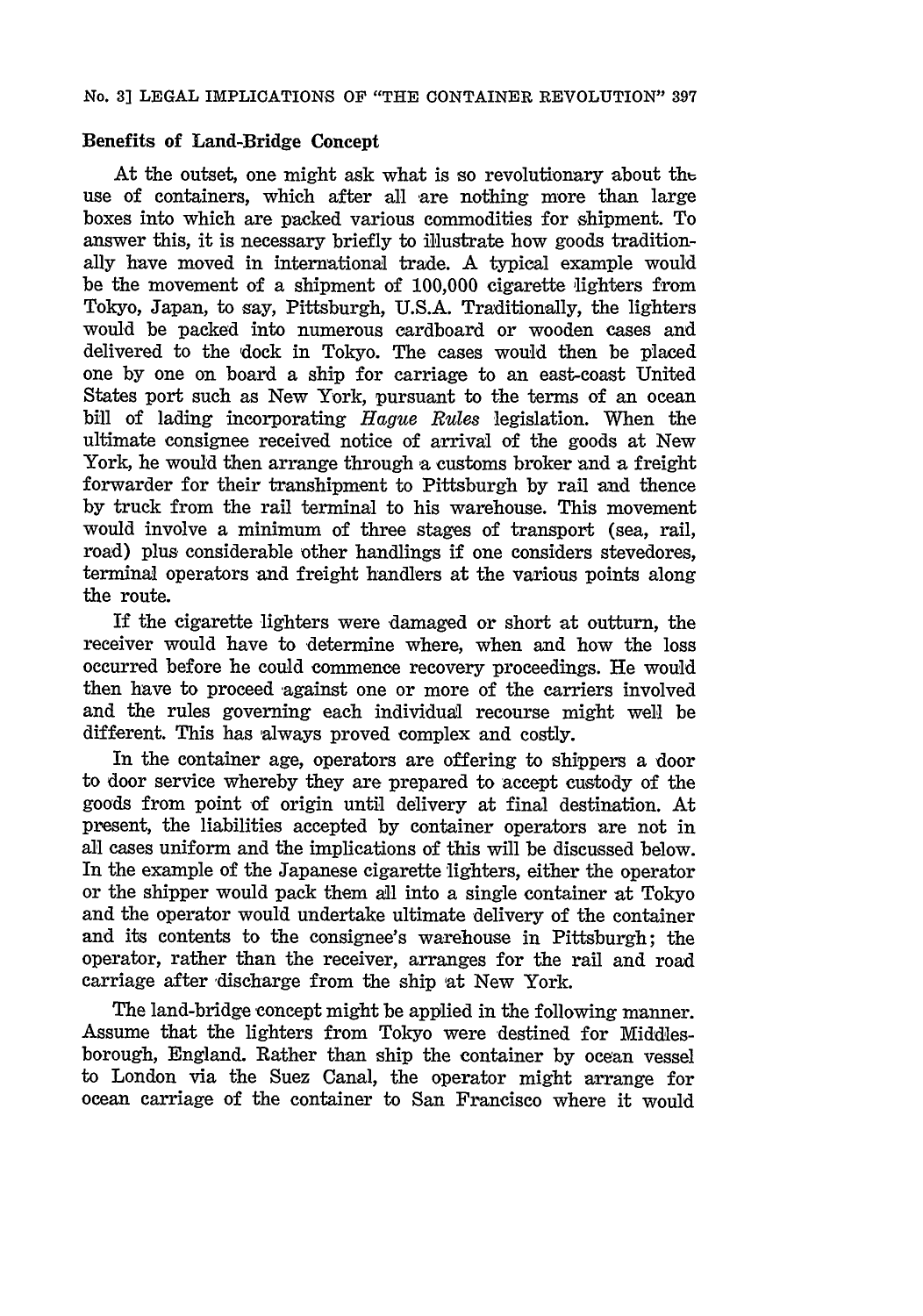be off-loaded directly on to a container-carrying rail car and thence transported across the North American continent at high speed and loaded on board another ocean vessel at New York for further ocean carriage to London. It is understood that this land-bridge route is potentially sixteen days faster than proceeding via Suez. The time and cost saving possibilities of such a system are evident, provided the appropriate interchange facilities exist.<sup>5</sup>

#### What Is a Container?

There are, of course, many varieties of containers. Prior to proceeding further, therefore, it is essential to clearly delineate the object under discussion, which is far from being a simple task. Hundreds of definitions of containers have been suggested by legal and insurance experts as well as by commercial and technical people closely connected with the developments in this new field of transportation. There are special containers for liquids and others for solids. There are wooden containers and steel containers. There are containers designed to be used only once and others intended for repeated use over many years. There are both rigid and flexible containers. What then are the essential characteristics required to qualify a container as the container of the "container revolution"? The answer to this question may develop from an analysis of the following definitions which are but a few of the many advanced to date:

- **1.** It is a closed receptacle of standard dimensions and rigid metal frame, designed **:**
	- (a) to be lifted by mechanical means;
	- (b) for the transport, security, protection and preservation of cargo contained therein;
	- **(c)** for repeated use; and
	- **(d)** for the through transit of cargo by different forms of transport with clear identification markings.<sup>6</sup>

**0** This is the definition arrived at by the Joint Container Committee formed in 1966 in Britain by Lloyds marine underwriters and underwriters of private marine insurance companies.

**<sup>5</sup>** See: *Containerisation: Its Cost Advantages,* Fairplay International Shipping Journal, September 14, 1967, p. **5;** United Nations, Department of Economic and Social Affairs: *The Turn-Around Time of Ships in Port,* (New York, 1967), pp. 29-31; John L. Eyre, *A Naval Battle Fought Ashore,* (Cambridge, Mass., 1962), *Thu Unhappy Marriage,* (Cambridge, Mass., 1965), *Megsuring The Miracle,* (Cambridge, Mass., **1966);** *Containerisation: The Key To Low Cost Transport,* a report prepared for the British Transport Docks Board, (London, 1966- **67);** Jean-Noel Gorge, *Design and Economics of Atlantic Container Ships,* Fairplay International Shipping Journal, July 4, 1968, p. 140.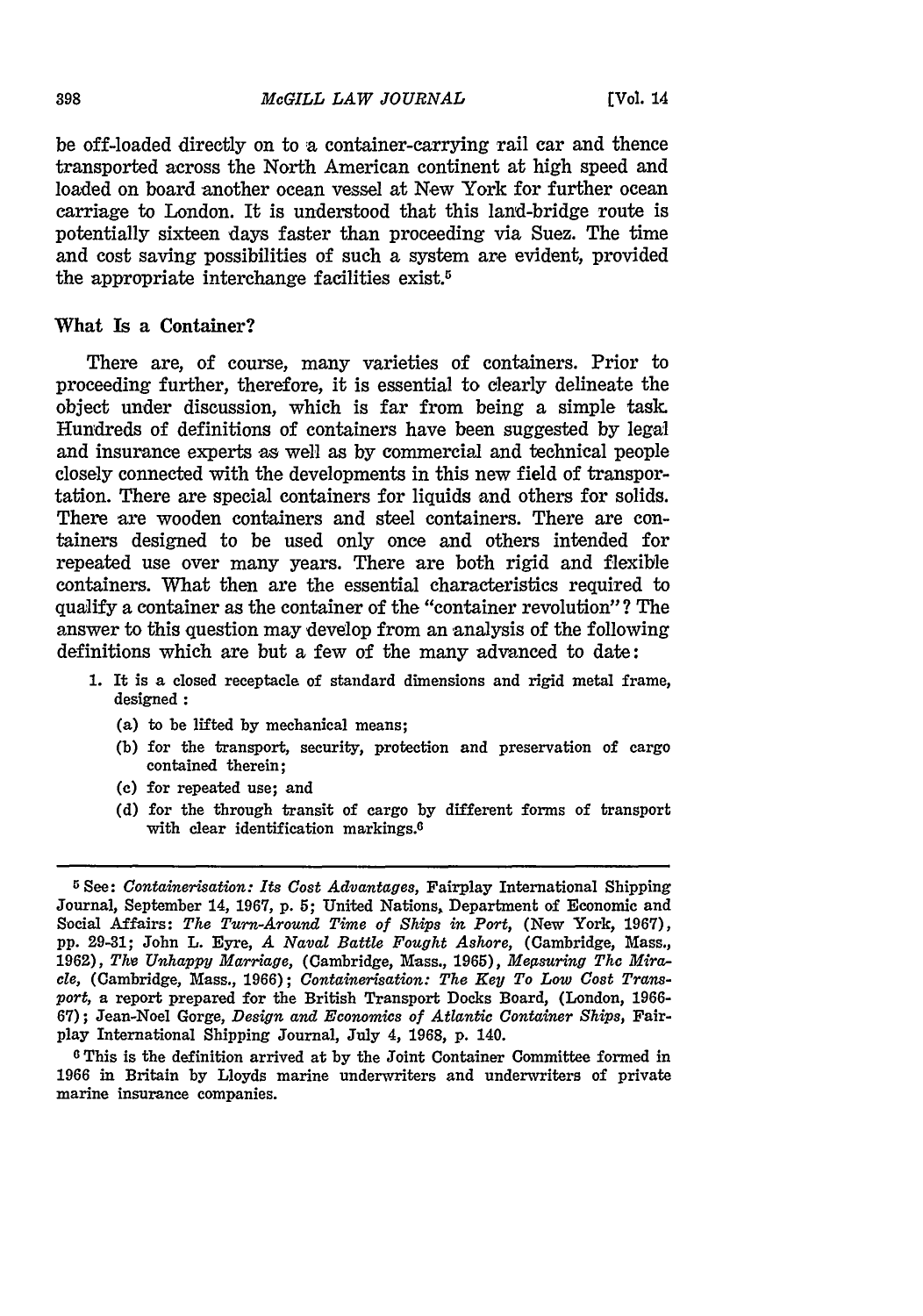- 2. A freight container is a container of rectangular configuration either rigid or collapsible for holding bulk material or a number of packages for handling in transit as a unit.7
- 3. Le container est un récipient conçu pour contenir des marchandises en vrac ou légèrement emballées, spécialement en vue de leur transport sans manipulations intermédiaires en rupture par un moyen de locomotion quelconque **ou** la combinaison de plusieurs entre eux. <sup>8</sup>
- 4. A container is a closed but not necessarily a locked package of varying form, size and construction repeatedly used for transport of bulk cargo in units or quantities too large for manual handling or for transport of general cargo consolidated into such units as to make mechanical handling necessary.<sup>9</sup>

The aforesaid examples speak for themselves **and** point up and are symptomatic of the problems posed **by** containerisation. For how can a new system of transportation become established without encountering complex problems in the process if the main element of such new system defies concise definition?

In discussing the legal and insurance aspects of containers, the problems shall be considered in the context of international combined transport of goods whether they move in "containers" or in some other form of unit load; the essential point is that the transport is by two or more stages, at least one of which is by sea or water. It is hoped that this discussion will emphasize the urgent necessity for shipowners, shippers, insurers and governments throughout the world to co-operate in an endeavour to arrive at a workable set of uniform regulations, standards and legal rules for international combined transport.

The assorted legal problems posed by containers and combined transport range from the adaptibility to container shipments of *Hague Rules* concepts to the anti-trust implications of containerowning and container-operating consortia. It is proposed to examine closely the principal maritime law problems and to make only passing reference to others. Some comments on insurance will follow the strictly legal discussion to highlight the close relationship between marine insurance and the law in this area.

<sup>7</sup> International Organization For Standardization (I.S.O.).

**<sup>s</sup>**Bureau International des Containers.

**<sup>9</sup>** This is the definition arrived at by Mr. **Kaj** Pineus, Chairman of the International Maritime Committee (C.M.I.) Working Group established in **1965** to prepare a draft International Convention on Combined Transport. See: C.M.I. Document "Containers **1",** Brussels, January, **1966.** For further details of the C.M.I. work on the subject, see *infra* at **pp. 422** *et seq.*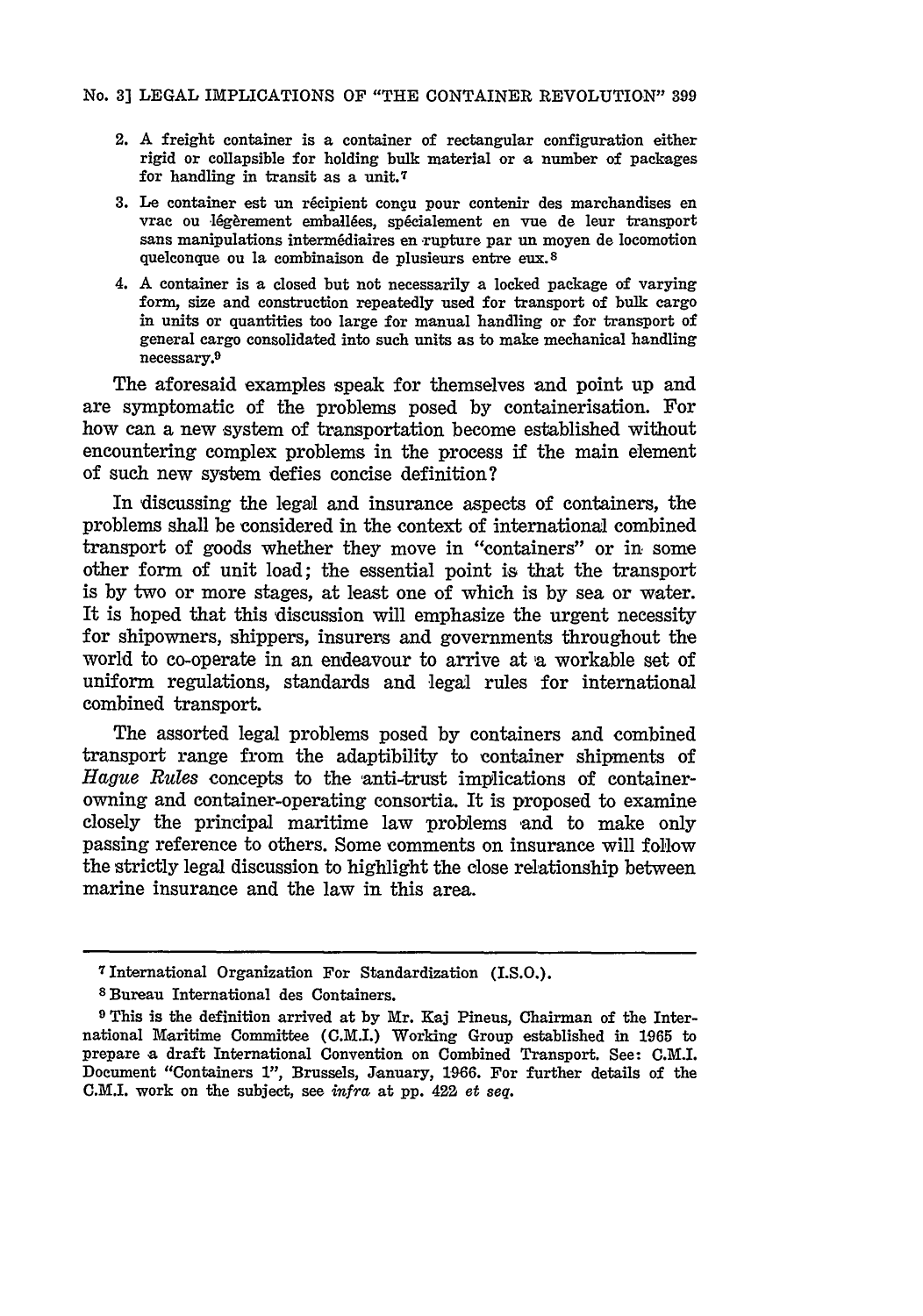#### **A** Multiplicity of Legal Regimes

Perhaps the most perplexing legal problem arising from the container revolution concerns its effect on the basic principles of the *Hague Rules* and the wide variation in the respective liabilities of land and sea carriers.10 Under conventional arrangements, goods in international trade normally pass through the hands of a number of different carriers, involving the use of several forms of transport. The minimum level of responsibility which these various carriers are obliged to accept varies considerably according to the type of transport involved, the country concerned, and even the particular province or state within such country. The degree of liability generally accepted by ship operators is in accordance with the *Hague Rules,* the minimum permitted by international agreement. The land carriers' minimum level of responsibility is almost always higher than that of the sea carrier, but varies widely with the different contracts of carriage employed. In the event of loss or damage, the extent of the goods owner's recovery is largely dependent on who was responsible for the goods at the time the damage occurred. Because of the very nature of containers, damage to containerised goods is in most cases concealed and not discovered until the container is unsealed and opened at the final destination. By this time, the container may well have endured a long over-land passage by road or rail, lengthy storage exposed to the elements at a seabord container terminal, handling by 'stevedores, a rough passage across the ocean on the deck of a conventional vessel, further handling by stevedores at port of discharge and a final inland transit to the consignee's warehouse. Rough handling, damage or loss could have occurred at any point during this journey and yet it is quite possible that clean receipts would have been given by one operator to another all the way down the line.

Unless the container operator has accepted strict liability in the contract of carriage, the owner of the goods, in seeking to recover his loss must consider at least the following questions:

a) Who owned the container? Was it the shipper, the shipowner or some third party such as a freight forwarder, and what was its physical condition?

400

**<sup>10</sup>** See: Kaj Pineus, in C.M.I. Documents "Containers **1",** *loo. cit.,* and "Containers 8', Brussels, October 1966; Peter Wright, Q.C., "Notes for An Address To The Canadian Board of Marine Underwriters," Proceedings of The 51st Annual Meeting of The Canadian Board of Marine Underwriters, February 15th and 16th, 1968; *Containers: Realignment of Responsibility,* Fairplay International Shipping Journal, June 15, 1967, p. *21; Container Operators' Liabilities,* Fairplay International Shipping Journal, February 9, 1967, p. 19.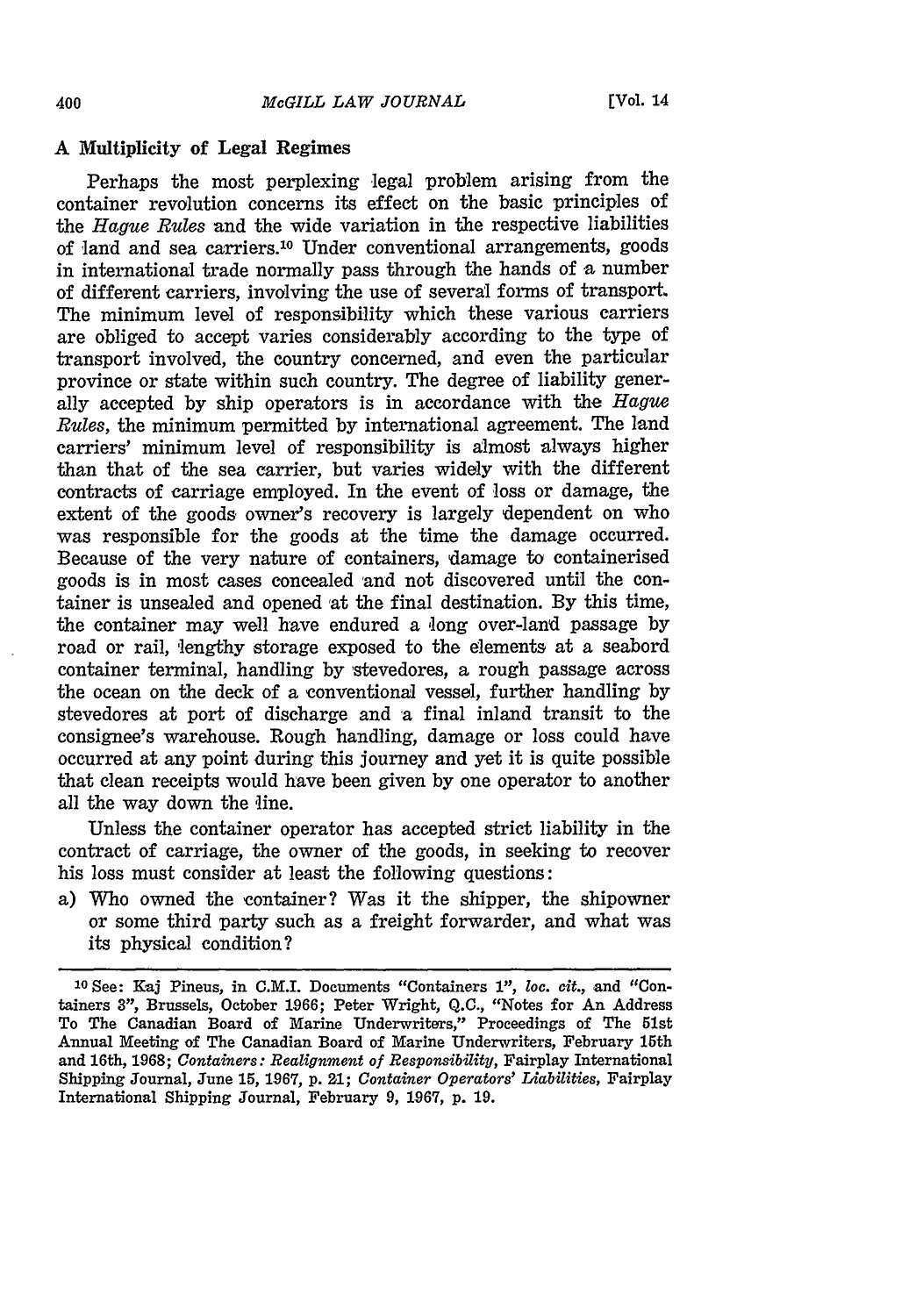- **b)** Who packed the goods into the container? Was it the shipper, the shipowner or some third party, and what surveys and inspections took place at point of origin?
- c) During the sea voyage, was the container stowed on deck or under deck, and what did the ocean bill of lading say about on deck stowage?
- d) What legal rules applied at each of the various stages of transit, and what did the contract of carriage provide? For example, what legal rules, if any, were stipulated for the inland movement prior to loading on board the ocean vessel?
- e) Where, in fact, did the actual fault occur which caused the loss or were there a series of faults **?**
- f) What court has jurisdiction over a claim for recovery of the loss?

All of these problems have existed in the past in the case of goods shipped under through bills of lading, but as there was not such **a** great volume of shipments, no serious demand arose for a uniform set of rules.

The advent of containerisation has brought with it substantial demand for harmonising all the various legal relationships referred to above. Some container operators are accepting liability for all stages of the transit, advising the goods owners that they will not have to look beyond them for recovery and if loss occurs in the hands of a sub-carrier, that they will exercise the appropriate recursory action against their agents or sub-contractors. Various arrangements have been devised in this regard and they will be described in the discussion of bills of lading below.

To date, there have not been sufficient decided cases to afford definitive guide-lines, but many cases are presently before the courts. An interesting case of liability arose in *St. Paul Fire and Marine Insurance Co.* v. *American President Lines Ltd."* This case concerned **168** packages of medicines and chemicals packed in two cargo containers and shipped on board a steamer at New York for delivery at Manila under an ocean bill of lading issued by the shipowners. The containers were landed and delivered into the custody of the Customs at Manila apparently in good order and condition and properly sealed and padlocked. However, when the consignee ultimately opened the containers, 22 of the packages were missing.

The shipowners were able to establish the exercise of due diligence and care of the containers while they were in their possession. The court concluded that on the preponderance of evidence, the ship-

**<sup>11</sup> [1966] A.M.C. 1873.**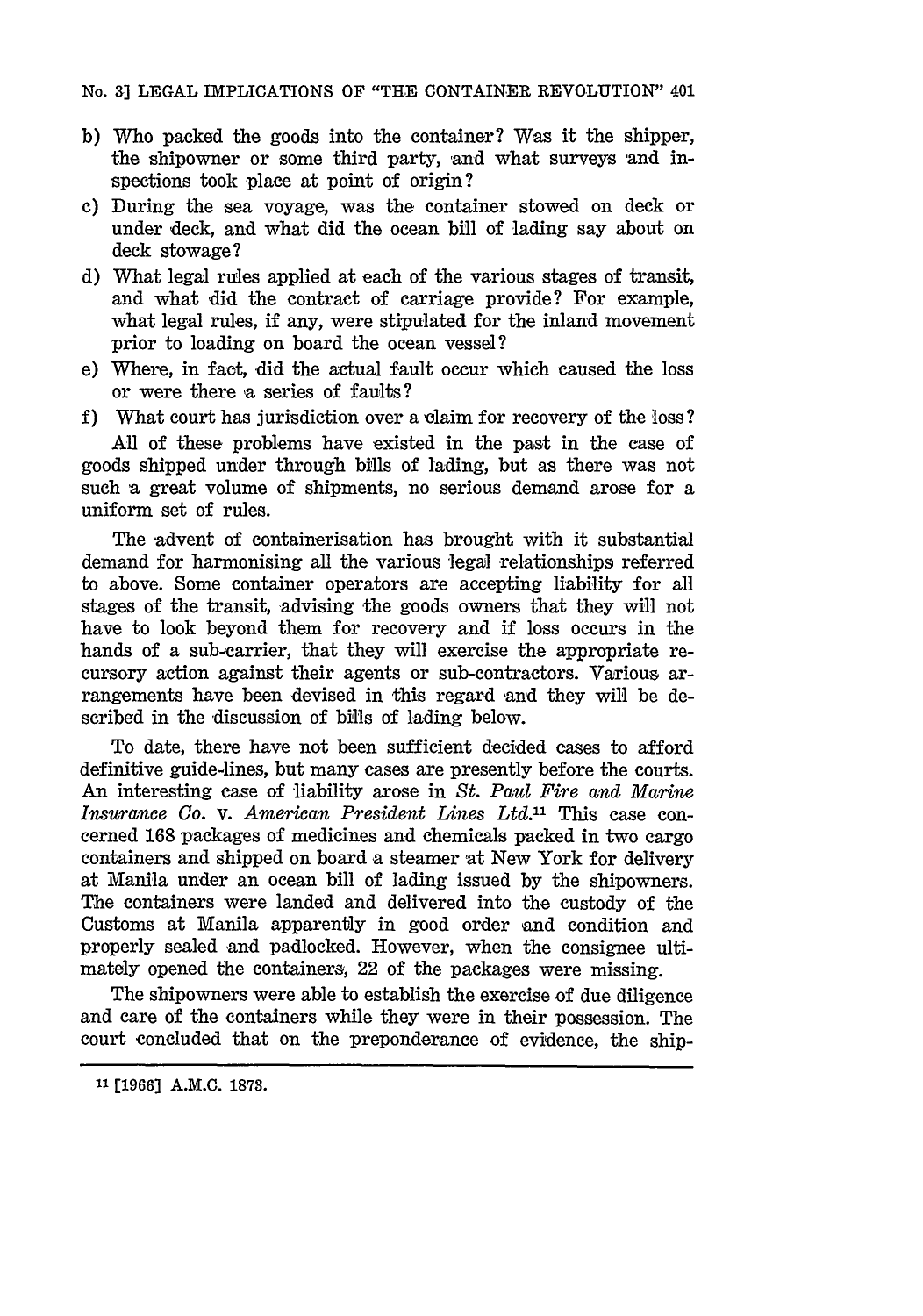owners had safely discharged the two containers with contents complete into the care and custody of customs and that thereafter one of the containers was pilfered and the seal and the padlock broken. The court, although absolving the shipowners, ruled that the Republic of the Philippines, as operators of the Bureau of Customs, should make good the loss to the cargo owners.

### The Stowage of Containers on Deck

Experience has shown that ship operators find it convenient to carry containers on deck as well as under deck in the 'tween decks and lower holds. In fact, it is not uncommon today to see vessels plying the ocean with loads of huge steel containers stacked three and four tiers high on their decks. This containerisation practice is another source of legal difficulties.12

Article **1(c)** of the *Hague Rules* defines goods as: **13**

**(c)** "Goods" includes goods, wares, merchandise, and articles of every kind whatsoever, except live animals and *cargo which by the contract of carriage is stated as being carried on deck and is so carried.13a*

This provision therefore excludes cargo expressly designated for carriage on deck from the *Hague Rules* and ship operators are free to stipulate rigid non-responsibility clauses with respect thereto. It is important to remember, however, that if a carrier contracts to carry goods without *specifically* designating deck stowage, it may be assumed by the shipper that his goods will be stowed under deck; 14 deck stowage in such circumstances constitutes fundamental breach of contract.<sup>15</sup> The *Hague Rules* rights and immunities would only apply in the case of declared deck cargo in the event the contract of carriage specifically invoked the *Rules* for such cargo.

Many container operators, especially those engaged in liner services stipulate general clauses in their bills of lading to the effect

1sa Emphasis added.

**<sup>14</sup>***T. Roberts & Co. v. Calmar S.S. Corp.,* [1945] **A.M.C. 375,** *Schooner St. Johns N.F.,* [1923] A.M.C. **1131,** *Jones & Guerrero v. Flying Clipper,* [1954] A.M.C. 259, *Royal Exchange Shipping Co. v. W. J. Dixon & Co.,* **(1886),** <sup>12</sup> App. Cas. 11.

**1r** For a .discussion of the general legal problems of on-deck stowage see: William Tetley, *Marine Cargo Claims,* (Toronto, 1965), pp. **101-197;** and William Tetley, *Selected Problems of Maritime Law under the Hague Rules,* (1963), 9 McGill **L.J. 61.**

<sup>1</sup> <sup>2</sup> See: *Problem of Containers On Deck,* Fairplay International Shipping Journal, December 21, 1967, p. 21; *Problems Posed By Contaivers,* Fairplay International Shipping Journal, February 1, 1968, **p.** 21.

**<sup>13</sup>**See also: *Water Carriage of Goods Act,* **1936,** R.S.C. **1952,** c. 291, Schedule **I(C).**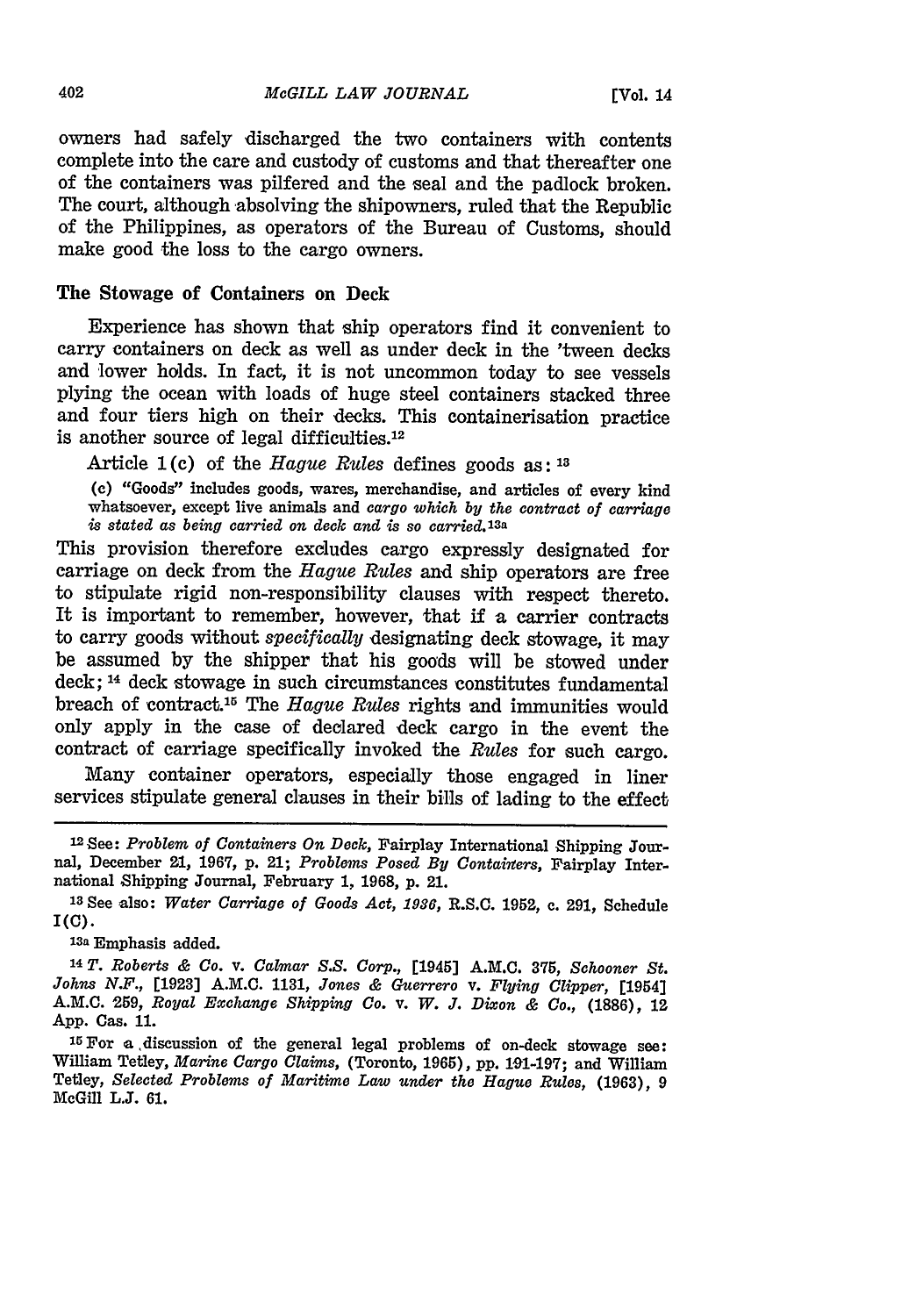#### No. **3]** LEGAL IMPLICATIONS OF "THE CONTAINER REVOLUTION" 403

that "the carrier shall be entitled to carry the goods on deck in containers." At the same time they add a phrase to the customary Clause Paramount to the effect that 'such *Rules* and *Act* shall also apply to deck cargo." It is felt by many that such clauses are not sufficient to afford the carrier the protection of the *Rules* for containers carried on deck. However, in *Svenska Traktor Aktiebolaget* V. *Maritime Agencies (Southampton) Ltd.*,<sup>16</sup> where the bill of lading stipulated:

Steamer has liberty to carry goods on deck and shipowners will not be responsible for any loss, damage or claim arising therefrom

England's Court of Queen's Bench, although finding the non-responsibility portion of the clause repugnant to the *Rules* and so without effect, upheld the general liberty clause and did not deem deck stowage of the relevant cargo a fundamental breach of contract. The court did find, though, that the liberty clause did not amount to a statement that the goods were in fact being carried on deck and this carriage was therefore subject to the *Rules.*

One *pre-Hague Rules* decision is useful to those who support the proposition that a general liberty in a bill of lading to stow on deck at the shipowner's option is sufficient to to protect the carrier. In *Armour & Company* v. *Leopold Walford, Ltd.,17* the bill of lading provided:

The Company has the right to carry the goods below deck or on deck. Part of a consignment of candles shipped on deck was washed overboard during the voyage and lost, and the remaining cases were damaged. The question arose as to whether the carrier had the right to stow the goods on deck without prior notice to the shippers. It was held that the clause gave the carrier the right to do so, and that notice of deck stowage was not essential to the efficiency of the contract.

There is also an argument based on custom and usage which supports the legality of stipulations granting carriers a general liberty to stow containers on deck. Proponents of this argument assert that in the container trades, deck stowage is such a wellestablished and recognized custom that shippers must be deemed to have agreed to deck stowage — that is to say as an implied clause in the contract of carriage. If this proposition were to be tested before the courts, the case would turn on whether or not the stowage of

**<sup>10</sup>[1953]** 2 Lloyd's L.L.R. 124.

<sup>17(1921),</sup> **8** Lloyd's L.L.R. 497. See also *The Peter Helms,* **[1938]** A.M.C. 1220; and *Delawanna Inc. v. Blijdendijk,* **[1950] A.M.C. 1235. Cf.** *Italian Importing Co. v. Navigazione (The Carso),* **(1930), 38** Lloyd's L.L.R. 22.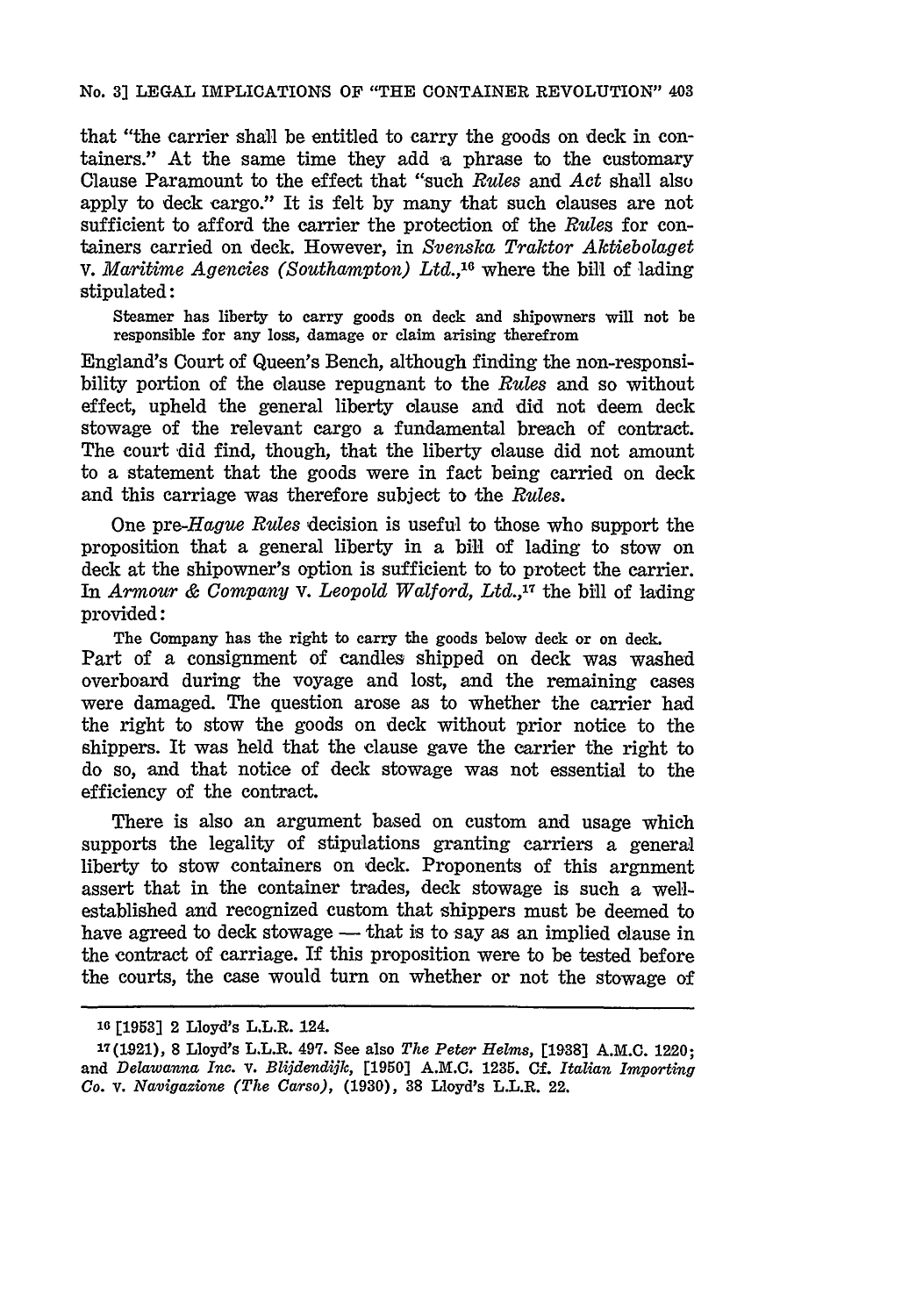containers on deck is a custom sufficiently well recognized and long standing as to make it an established usage of the trade.

This particular issue may well be resolved as far as United States law is concerned in *Encyclopaedia Britannica, Inc. v. Steamship Hong Kong Producer,'s* presently awaiting trial on the merits before the United States District Court, Southern District of New York. This action concerns eight containers said to contain volumes of the *Encyclopaedia Britannica* shipped under a "clean" bill of lading. Despite this, six of the containers were shipped on deck, and two were damaged by rough seas during the voyage.

The plaintiff claims that the clean bill of lading implied underdeck stowage, that shipment on deck was an unreasonable deviation from the agreement to ship and that the relevant *Hague Rules* limitation of liability should not prevail to favour the carrier. The carrier argues that while a "clean" bill usually implies under-deck stowage, it has been the custom of container carriage to ship containers on deck under a **"clean"** bill of lading and that plaintiffshipper was aware of this fact. The defendant-carrier therefore alleges that the **\$500.00** per package limitation contained in the *United States Carriage of Goods By Sea Act ' <sup>0</sup>*(the **U.S.** *Hague Rules* statute) should apply in its favour.

Plaintiff-shipper moved for partial summary judgment claiming that no factual issues are present and requested the court to rule immediately on the aforesaid questions of law. Plaintiff's motion was denied by Croake, D. J., who wrote: **<sup>20</sup>**

This court recognizes that there has been an increase in the use of containers in the shipping industry. The United States Supreme Court in construing the meaning of the term "clean" bill of lading has indicated that a general port custom permitting above deck stowage could modify the meaning of a "clean" bill. See *St. Johns N.F. Shipping Co. v. S.A. Companhia Geral Commercial Do Rio De Janeiro.*<sup>20a</sup> Because of the growth in this type of shipping arrangement and the importance of the questions presented to the shipping industry, we do not believe that justice would be served if we attempted to decide questions concerning custom in the industry on the present affidavits or without a full evidentiary proceeding. Neither do we feel that justice will be served **by** piecemeal legal determinations in this matter. See *Boston & Maine R.R. V. Lehigh & Now England R.R.* **Co.20b** The particular factual and legal questions should be determined at trial.

**18 [1968]** A.M.C. 169. **1946** U.S.C. §§ 1300 *et seq.,* particularly, § 1304(5). <sup>20</sup> [1968] A.M.C. 169, at p. 170. **20a** (1923), 263 U.S., at p. 124, [1923] A.M.C., at p. 1132. **20b** (1960), **188** F. Supp. 487 (S.D.N.Y.), at p. 491.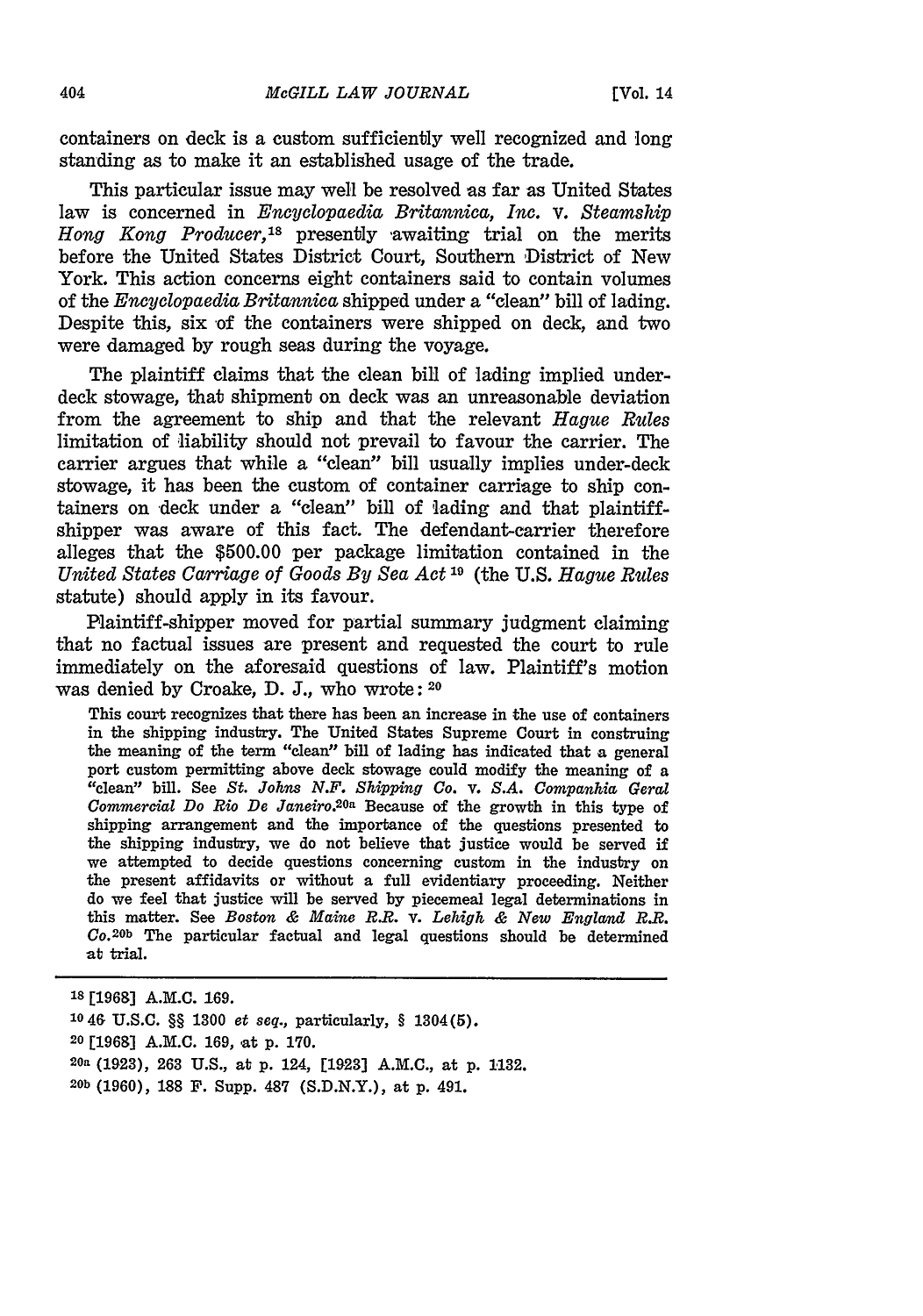### No. **3] LEGAL** IMPLICATIONS OF "THE CONTAINER REVOLUTION" 405

At the time of writing, the trial on the merits was scheduled for January or February 1969.

Container operators often claim that it is impossible for them to be specific as to which containers will be carried on deck and which will not, for their containers are similar as to weight and dimension and their stowage is calculated by computer once the containers destined for a particular vessel are all assembled in the terminal area prior to loading. This in turn poses a problem for the shippers and their insurers. Shippers are frequently unaware that their goods will travel on deck and sometimes insure them without disclosing the possibility to underwriters or alternatively, arranging for shipment on deck to be "held covered" at an appropriate additional premium. There seems to be no doubt that deck stowage of containers increases the insurance risk since heavy weather at sea is more likely to cause serious damage as well as the breaking adrift of the stow of the deck cargo.

## How Containers May Affect a Ship's Seaworthiness

Stowage of containers on deck also raises problems respecting a ship's seaworthiness. The force of wind and wave upon a stack of containers towering above the decks presents a considerable hazard to a ship's stability and already there have been vessels which have listed so badly that capsizing has seemed imminent. There is one example of a container ship which lost her rudder in the Atlantic as a result of increased wind resistance from the large deck cargo, and 22 containers were lost overboard. Estimates of the ship's roll varied between 40 and 60 degrees, and some believe that only the loss of the containers saved her from capsizing.21 The legal implications of a ship rendered unseaworthy by her deck cargo of containers are evident.

Even if containers are stowed under deck, serious problems of stowage are encountered, particularly when the containers being carried are not of equal size. Damage might easily result at sea when containers of varying sizes are placed together and on top of each other. The possibilities of bad, improper or unseaworthy stowage are greater in older vessels whose cargo spaces are awkward and not designed for receiving such large units. Thus, a consignee who receives his containerised goods in bad order should not rule out the possibility of a successful recovery action against the ocean carrier based on breach of the stowage obligation of Article III (2) of the *Hague Rules.*

*<sup>21</sup> Problems Posed By Containers, loc. cit.,* **p.** 21.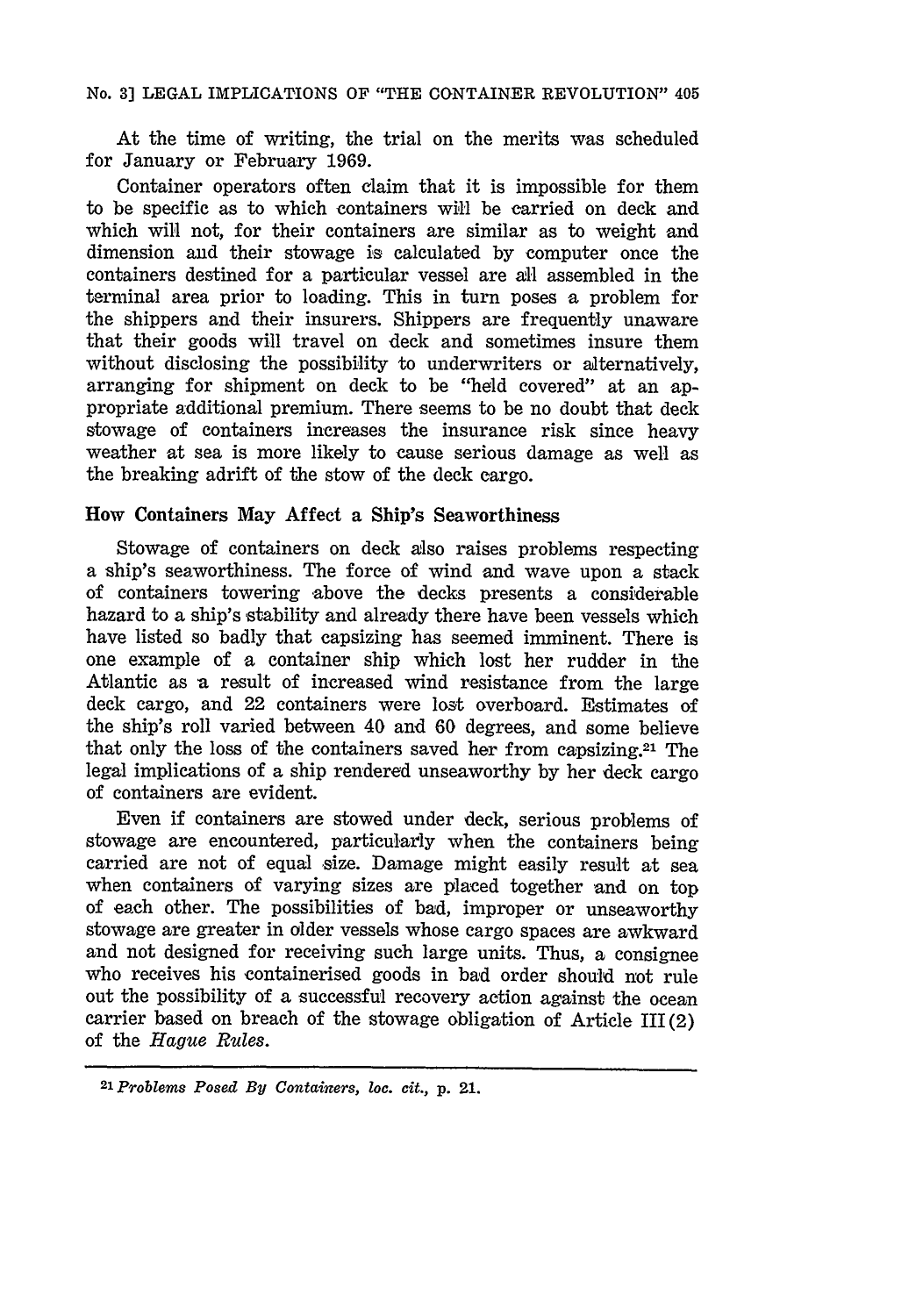The container revolution, while effectively moving the dock side many miles inland to a warehouse door or a container's sill, has also moved the ship's hold ashore. Thus arises a further legal problem concerning stowage pertaining to stowage of cargo within containers themselves. In effect containerisation is removing from the ship operator his traditional control over the vital function of stowage. This in turn has led to a demand for a shifting to the shipper of the responsibility for safe, proper and seaworthy stowage of goods in containers.

The problem arises particularly when the shipper or a third party who intervenes between the shipper and the ship operator performs the actual stowing or "stuffing". The ship operator generally is familiar with the relationship of stowage factors to cubic space and is capable of achieving a good seaworthy stow. Thus, when he performs the stowage, his knowledge and experience will in most cases eliminate the danger of internal damage. Shippers and forwarders, however, are not always skilled in the proper methods of stowing cargo for sea voyages. Errors committed during the process of stowing cargo into a container could affect the very stability of the ocean vessel to say nothing of the security of the cargo and container while in transit and subjected to a multiplicity of handlings.

The legal implications are substantial. Once goods are stowed inside and the container locked and sealed, the ocean carrier's only means of checking loss or damage or the quality of the stow would be the external condition and appearance of the container. Should the ship operator be responsible for poor packing of a container over which he had no control? Who should have the burden of proof in claims for damage to such cargo when the actual source of such damage cannot be determined? How far does Article IV(2) of the *Hague Rules* go to protect the carrier in these circumstances?

The following are two clauses which have been used **by** ship operators in an endeavour to obviate these problems: **<sup>22</sup>**

The Merchant warrants that each item of goods shipped hereunder (and their contents, if any) and loaded at one and the same time as a single stowage unit shall on shipment be efficiently packed and in addition be properly and carefully secured so that no part of that unit shall be capable of movement save as a unit but shall remain firmly secured within the unit during the voyage and any operation to be performed by the Carrier hereunder.

Where goods are shipped inside containers the stowage of the goods inside the container shall be performed **by** or on behalf of the shippers and not

<sup>22</sup>Quoted **by** Mr. Kaj Pineus in C.M.I. Document "Containers **3", p.** 20.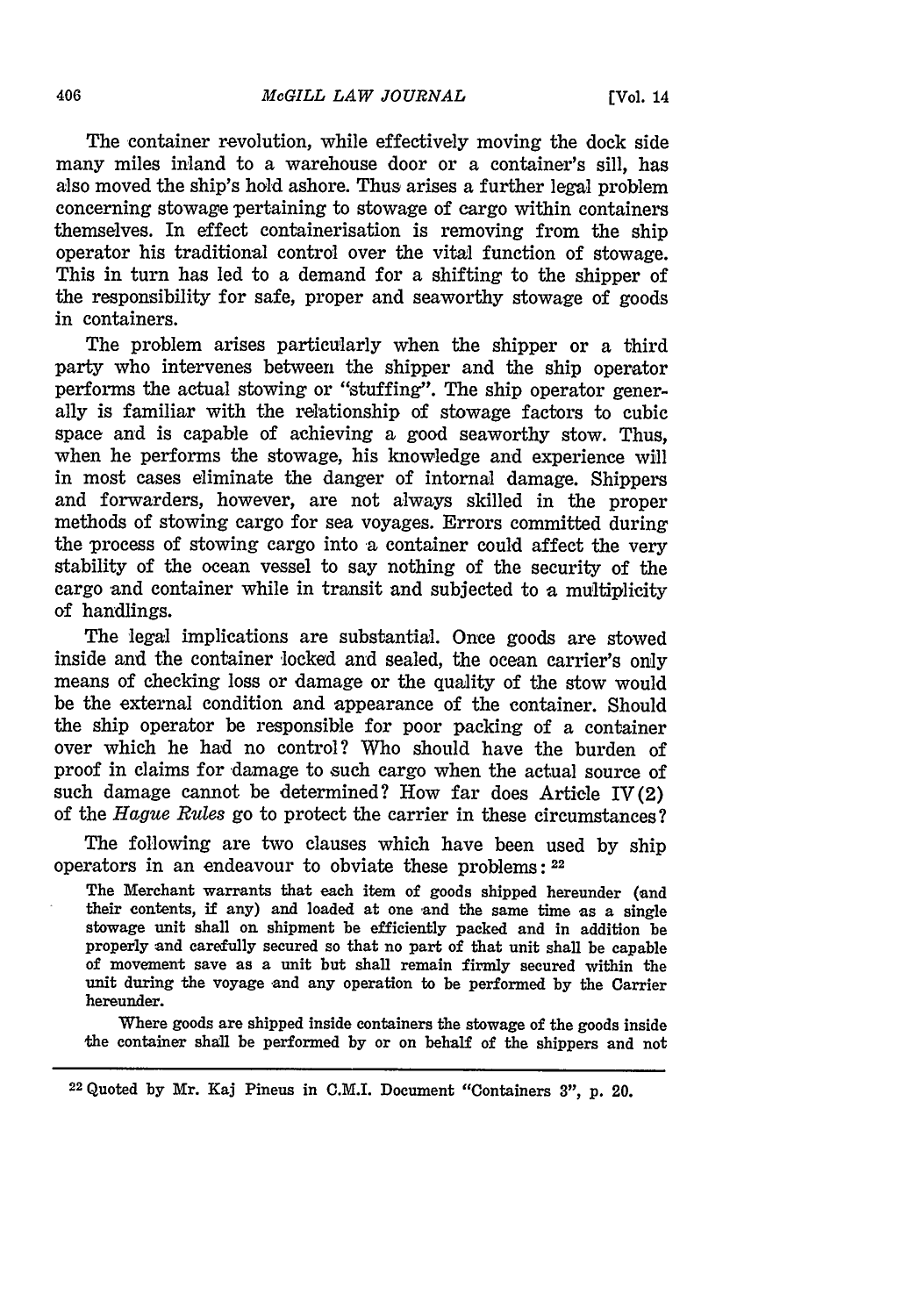by or on behalf of the Carrier. In such cases the Carrier, his servants and agents shall be under no liability for the manner in which the goods inside containers are stored or for any loss or damuge resulting from such stowage.

Cargo underwriters have suggested as a safeguard that shippers insist upon surveys or inspections of the containers and their contents at the place where the container is first packed. This could result in the preparation of a certificate as to safe and competent stowage which will afford valuable evidence if a damage claim materializes after delivery 'at final destination.

Other legal difficulties accrue from the physical condition of the containers themselves. In the first place, if a container belonging to the shipper is damaged, should responsibility be considered on the basis that the container is part of the "goods" as contemplated by Article I (c) of the *Hague Rules?* If the answer is in the affirmative, the carrier might be liable under the bill of 'lading itself for loss or damage to the container. It has been suggested that carriers should take the precaution of protecting themselves in respect of preshipment damage to the containers by clausing the bills of lading "Containers used and damaged by wear and tear." **<sup>23</sup>**

The suitability of a container not only for the rigours of transit and handling it must withstand, but also for the type of cargo it will contain is most important. In the case of refrigerated containers, the refrigerating machinery must not be defective or there is risk of both container and ship being rendered unseaworthy. Then too, a container's lifting lugs or eye-bolts might be defectively attached to the container in such a way as to cause it to break loose from heavy lifting gear subsequently employed to load or discharge it to or from an ocean vessel. Here too the carrier can be sure he is protected by using suitable bill of lading clauses. Without such clauses there is considerable doubt as to what a court might **hold.** It is reported that a French court has held that when goods **are** loaded and stowed in a container **by** the ship operator, irrespective of who **owns** the container, the container must then be regarded as **part** of the ship's hold rather than as a package.<sup>24</sup> The legal implication here is that a ship operator's warranty of seaworthiness is extended to include containers, at least in cases where he loads them. In cases where he does not, the inevitable question is: must the ship operator be expected to stop the container before accepting it on board and check its contents, stowage and condition?

**<sup>23</sup>***Ibid.,* **p.** 21.

**<sup>24</sup>Carl E.** McDowell, *The Experience of Marine Underwriters with Containerisation* **-** *A Progress Report,* an address to the Bulk Packaging and Containerisation Institute, New York, January **25,** 1966. Reprinted in Fairplay International Shipping Journal, February 10, 1966, p. **30.**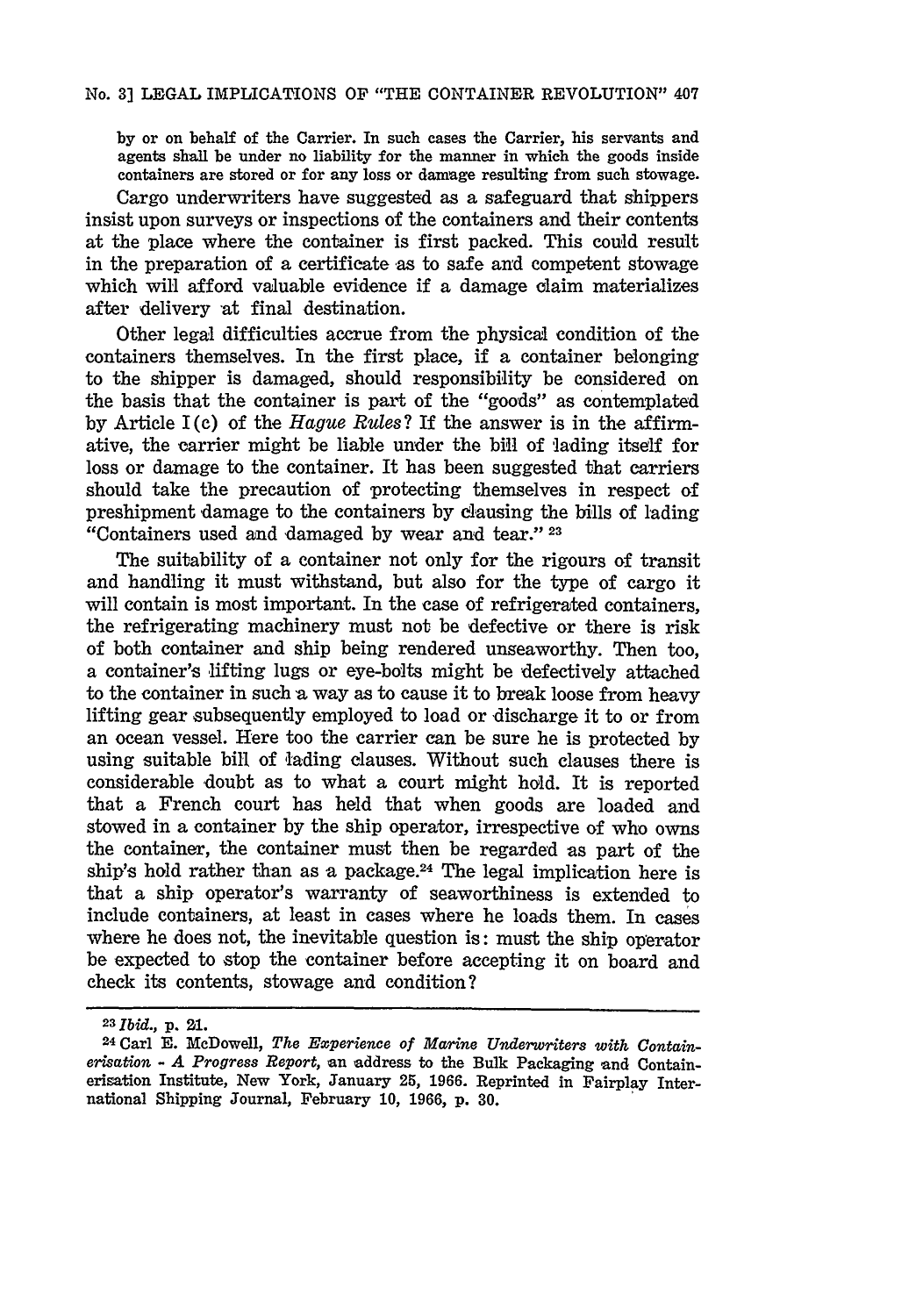### **Unit Limitation of Liability : a Crucial Question**

Of all the legal questions put into issue by containerisation, that which has prompted most discussion concerns unit limitation of liability. Article IV(5) of the *Hague Rules,* prior to the 1968 amendments, provided in part:

Neither the carrier nor the ship shall in any event be or become liable for any loss or damage to or in connection with goods in an amount exceeding 100 pounds sterling per package or unit, or the equivalent of that sum in other currency unless the nature and value of such goods have been declared by the shipper before shipment and inserted in the bill of lading.25

The equivalent provision in Canada's *Water Carriage of Goods Act, 1936,* states:

Neither the carrier nor the ship shall in any event be or become liable for any loss or damage to or in connection with goods in an amount exceeding five hundred dollars per package or unit, or the equivalent of that sum in other currency, unless the nature and value of such goods have been declared by the shipper before shipment and inserted in the bill of lading.<sup>20</sup>

No clear cut rule exists as to whether or not a container is a package or a shipping unit and thus there has been dispute as to whether or not container operators, or ship operators carrying containers are entitled to invoke the unit liability rule with respect to containers. Important determining factors are place of loading the merchandise into the container, ownership of the container, responsibility for the packing and stowing of the container and stipulations in the governing bills of lading.

It is generally felt that when a shipper delivers a loaded and sealed container to the ship operator ready for loading, such that the ship operator has no control over the stowage of the container, the container would qualify as a unit or package and limitation would apply. It is not so simple when the opposite extreme occurs  $$ namely when various shippers deliver their goods to the operator's depot where the operator consolidates all of the consignments into one container, doing the packaging and sealing himself, all possibly without the shipper's knowledge. It seems most likely that the carrier would not be entitled to unit limitation in such circumstances. If he were, and several packages within the container were damaged, which goods owner would get the \$500.00, or would all interested parties receive a proportion of \$500.00? Surely this is most unreasonable.

Between these two extremes is the case where the shipper brings his goods to the carrier's depot with the full knowledge that they

**<sup>25</sup>**The *Hague Rules.*

**<sup>26</sup>**R.S.C. **1952,** c. 291, Schedule, Article IV (5).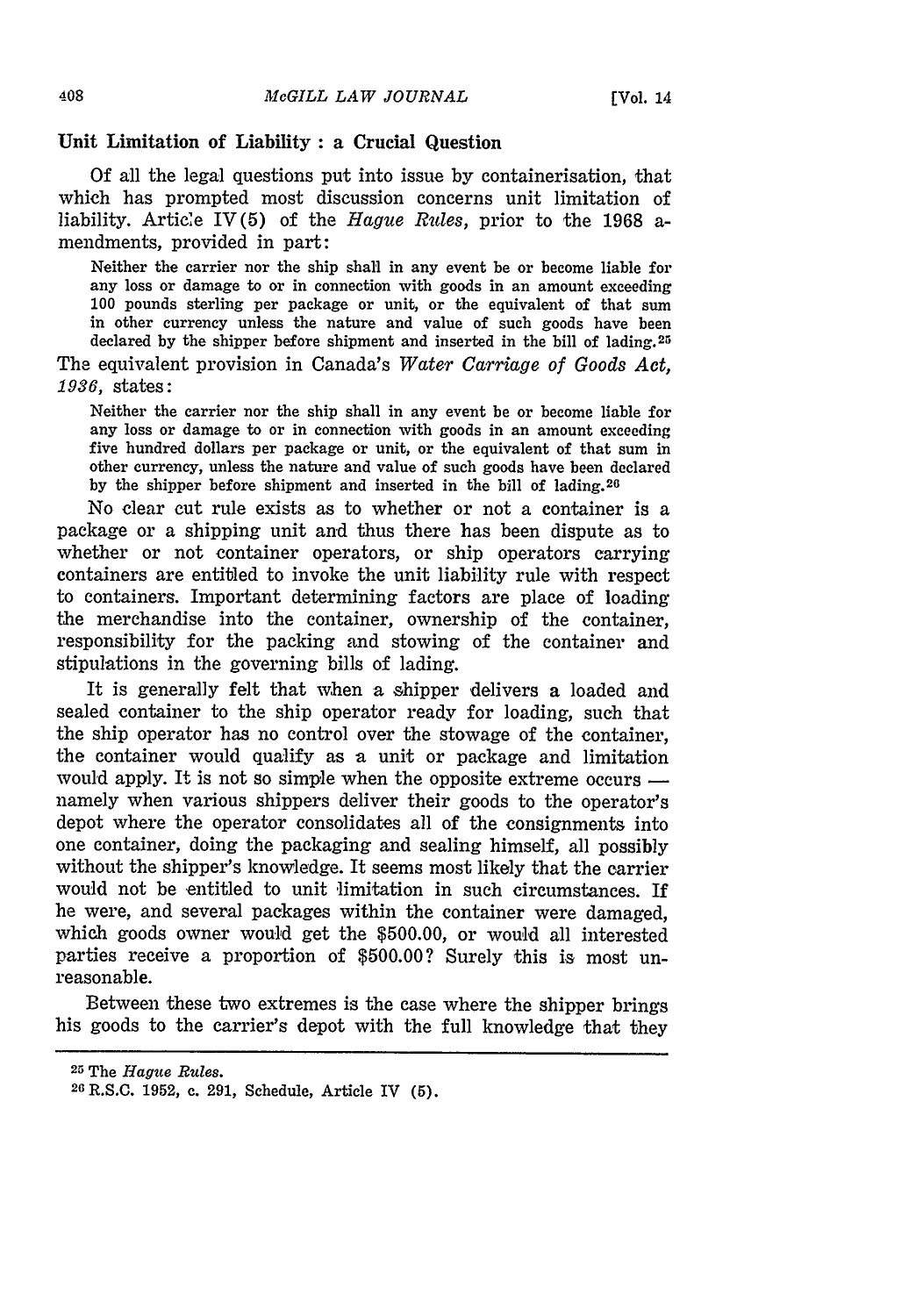#### No. 3] LEGAL IMPLICATIONS OF "THE CONTAINER REVOLUTION" 409

will be placed in a container along with merchandise belonging to other shippers. He might even supervise the packing of his goods into the container. In such instances, the sequence of facts would be most important and litigation would doubtless turn on the question of how far the individual shipper made the carrier aware of the value of his goods and of his desire to have the shipment treated as a separate package for limitation purposes.

As early as 1960, a prominent Norwegian maritime law authority wrote: **<sup>27</sup>**

The application of the per package limitation is sometimes difficult where a package, case, container, etc., actually contains several distinct items, which themselves might possibly be regarded as packages. Obviously, a case containing **100** cans of some food is to be considered one package within the meaning of the *Rules'* art. IV(5). On the other hand, the question is considerably more difficult if within the container there are goods of different kinds.

As a part of the rationalizing of the carriage of general cargo, the lines have recently introduced containers, which for instance are lent to important customers; the goods are then ordinarily placed in the containers before their delivery to the lines. Sometimes the lines themselves stow in containers goods of different shippers, but with the same destination. The situation may be further complicated, for instance, where the shipper delivers his goods to a forwarding agent, who subsequently on his own account stows in a container goods from different shippers, and arranges the carriage to the destination **by** contracting with a line.

From a legal point of view it is entirely clear that the carrier is not entitled to a limitation of liability per container where he himself considers it to be advantageous to stow the goods in containers, and such stowage takes place after the delivery for shipment of the goods **by** the shipper. Such independent acts of the carrier should not be allowed to decrease the recovery of the cargo owner below the statutory limitation amount **of** the *Rules'* art.  $IV(5)$  ...

On the other hand, if the shipper himself has stowed different packages in a container, which subsequently is delivered to the carrier, it might be considered whether to hold that the container is not the relevant package or unit in which the goods are shipped. Sometimes the external appearance of a container does not differ from that of a normal package; the carrier has then no occasion to discover the actual contents or that the container in fact contains several distinct packages. Usually, however, the carrier is aware of the fact that he has to deal With a container, the contents of which consist of several packages or items. Frequently, the container has a particular form or colour. Especially where the shipper has borrowed the container from the carrier, he might anticipate that there actually are several packages therein. In accordance with the legislative reasons supporting the per package limitation of liability, the contention can be made that not the container, but the distinct packages or units therein stowed should be relevant in the computation of the maximum liability of the

27 Erling Selvig, op. *cit.,* **p. 68.**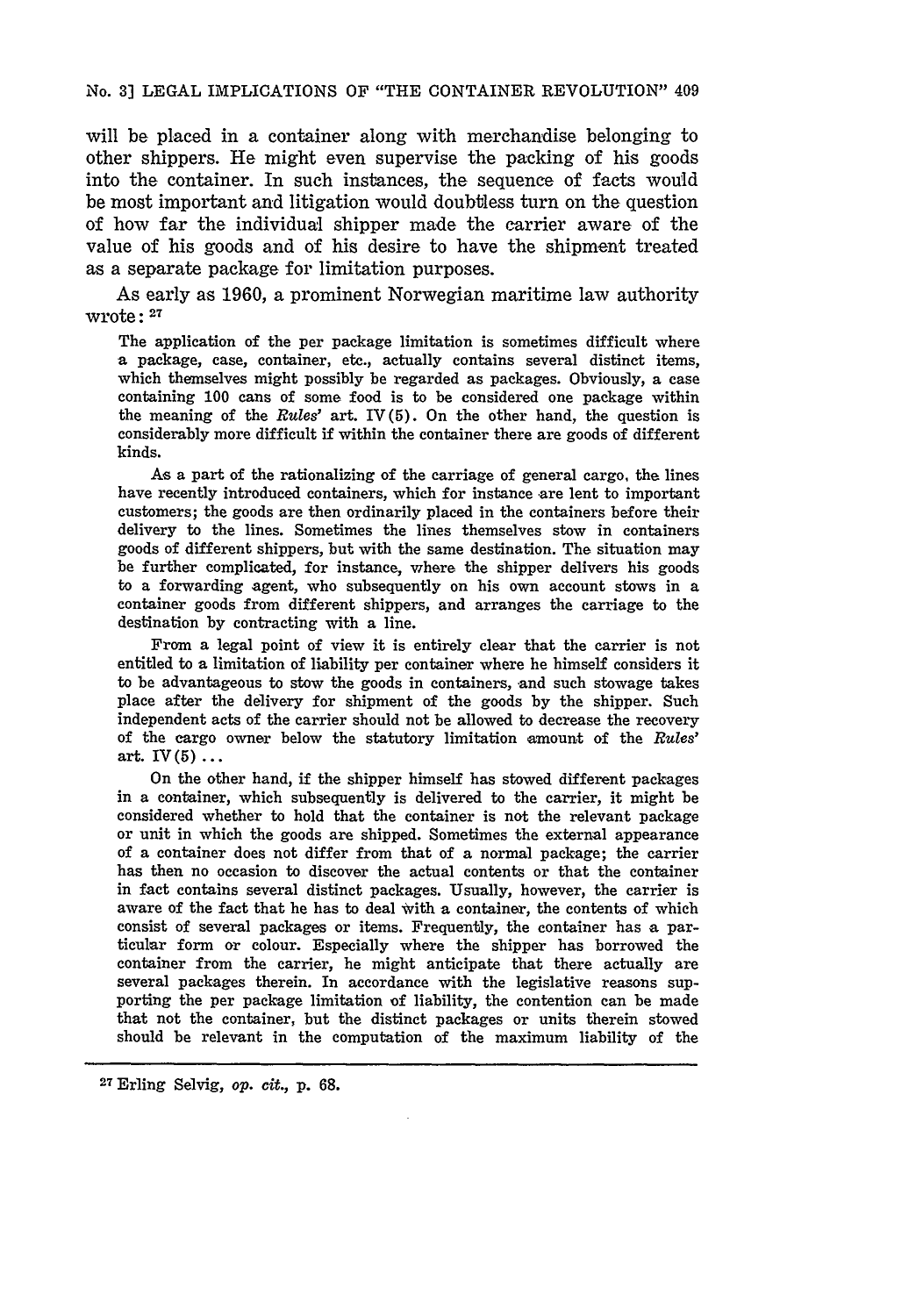carrier. The equity of this contention is apparent, especially because the shipper frequently does not obtain any freight reduction corresponding to an eventual decrease in the liability risk of the carrier. At least this is true in those cases where the freight is adjusted on a weight unit.

There have been few court decisions on the subject, but such jurisprudence as there is has only added to the confusion.

In *United Purveyors Inc.* v. *Motor Vessel "New Yorlker", <sup>28</sup>*a consignment of fish was shipped in two containers equipped with refrigeration units. On loading into the hold, these were to be switched over to electricity supplied by the ship. Some 29 hours after loading, the unit on one of the containers burned out causing the refrigeration to stop and the contents to spoil.

On the issue of liability, the United States District Court ruled that the shipowners were immune from liability, but added that, since no value had been declared to the shipowners, the liability of the carrier would have been in any event limited to \$500.00 in accordance with the unit limitation provision of the United States *Carriage of Goods By Sea Act.* Although this was *obiter,* it seems clear that the court had in mind the container being regarded as a package or unit. The case was not appealed, but it was generally considered at the time that a higher tribunal would not have reached a similar conclusion.<sup>29</sup>

In a 1958 French case, *The Perregaux*,<sup>30</sup> a "cadre de déménagement" (lift van) was not considered a package or unit, because it was "manifestement constitu6, en effet, pour contenir de nombreux colis ou objets." In this case, the consolidation of goods into the container was effected by the carrier.

In *Standard Electrica, S. A. v. Hamburg-Sudamerikanische Dampfsehiffahrts-Gesellsehaft,31* the cargo in question was not containerised, but it was unitised. A number of television tuners in cardboard cartons had been shipped on nine pallets and seven of the pallets were not delivered. The issue was whether or not the

**<sup>28 [1966]</sup> A.M.C. 321** (Fla. So. **D.).**

<sup>29</sup> Fairplay International Shipping Journal, January **11, 1968, p.** 47.

<sup>301958</sup> Droit maritime frangais **52** (Casablanca, **May** 25, **1,957).** See also: *Gulf Italia Co. v. Exiria,* **[1958] A.M.C.** 439; *Pannell* **v.** *S.S. American Flyer,* [1959] A.M.C. **935.**

**<sup>31</sup>**[1967] 2 Lloyds L.L.R. 193, [1967] A.M.C. **881.** The decisions both in first instance and appeal are reported together in the A.M.C. report. A subsequent petition for a writ of *certiorari* was denied, **[1.967]** A.M.C. 2535. See also: *American President Lines Ltd. v. Richard A. Klepper, Delgado Brothers Inc.,* [.1961] A.M.C. 509; *Aluminios Pozuelo, Ltd. v. Steamship Navigator* and *Cia. Mar. Unidad S.A.* and *Marina Mercante Nicaraguenese, S.A.,* **[1958]** A.M.C. 741; *Middle East Agency v. The John B. Waterman,* [1049] A.M.C. 1403.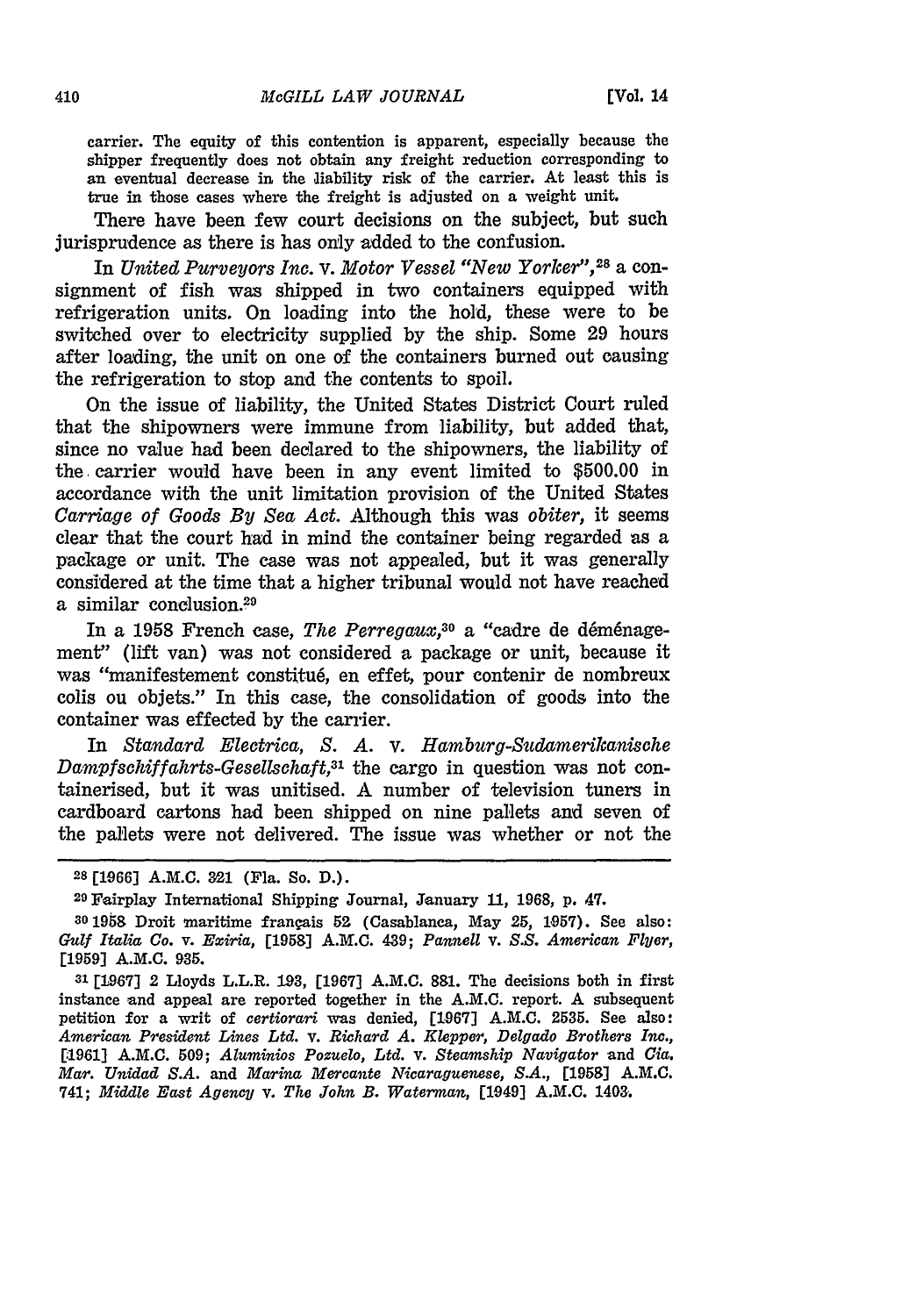carrier could limit liability to \$500.00 per pallet. The United States Court of Appeals, affirming the District Court, held that the pallets were packages and the carrier was entitled to limitation. The principal reasons were: (a) the parties themselves considered the pallets as separate packages; (b) according to custom and usage in the trade, pallets had become known as individual units or packages; (c) the pallets in question have the physical characteristics of packages and were clearly bundles made up for transportation; (d) it was the shippers who made up the cartons on the pallets.

Chief Justice Lumbard remarked that there have been substantial technological changes since the enactment of the *Hague Rules* legislation which had changed the optimum size of shipping units. He doubted that the drafters of the *Hague Rules* would have foreseen the implications of palletisation and containerisation. He wrote:

If through the passage of time this statutory limitation has become inadequate and its application inequitable, a revision must come from Congress, it should not come from the Courts... only if "package" is given a more predictable meaning will the parties concerned know when there is a need to place the risk of additional loss oni the one or on the other accordingly or adequately to insure against **it.32**

At the Stockholm Conference of the C.M.I. in **1963,** a set of rules known as the Visby Rules was formulated as proposed amendments to the *Hague Rules.* These Rules reached the diplomatic conference stage in May, 1967 and February, 1968. The Visby Rule pertaining to unit limitation of liability stipulated in part:

Neither the carrier nor the ship shall in any event be or become liable for any loss or damage to or in connection with the goods in an amount exceeding the equivalent of 10,000 francs per package or unit, each franc consisting of 65.5 milligrams of gold of millesimal fineness 900, unless the nature and value of such goods have been declared by the shipper before shipment and inserted in the Bill of Lading.<sup>33</sup>

At least partly as a result of the container revolution, amendments to this rule were suggested between 1963 and 1968, and the new Article IV(5) adopted at Brussels on February 23, 1968 provides in part: 34

(a) Unless the nature and value of such goods have been declared **by** the shipper before shipment and inserted in the bill of lading, neither the carrier nor the ship shall in any event be or become liable for any loss or damage to or in connection with the goods in an amount exceeding the equivalent of **10,000** francs (the equivalent of **\$664.07 U.S.)** per package

**<sup>32</sup>**See **pp. 890** *et seq.*

**<sup>83</sup> The** Visby Rules are reproduced in Tetley, *op. cit.,* **pp. 369-370.**

<sup>34</sup>Protocol to amend the *International Convention for the Unification of Certain Rules of Law Relating to Bills of Lading,* signed at Brussels on 25th August, 1924, Brussels, February 23, 1968.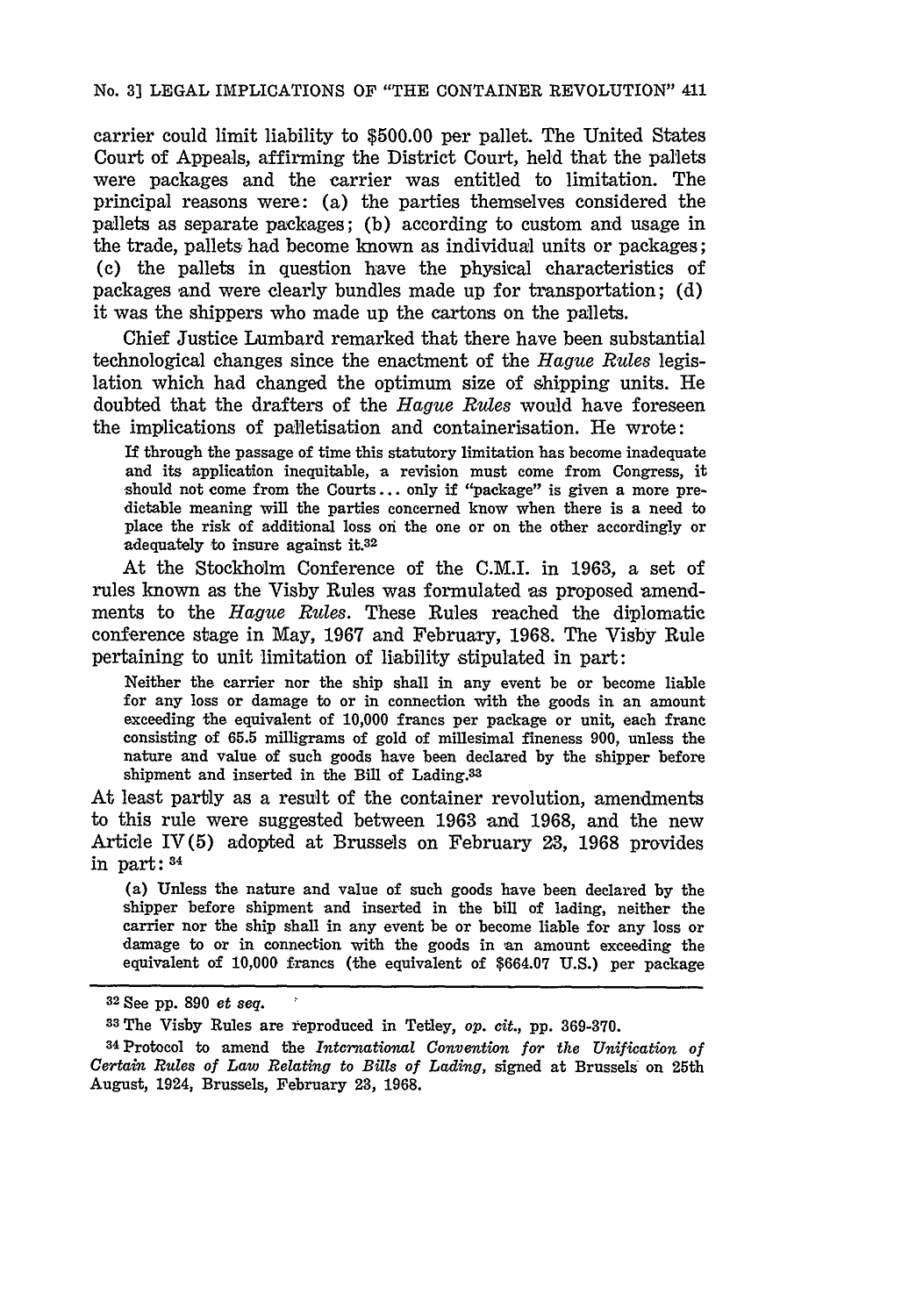or unit or **30** francs (\$1.99 U.S.) per kilo of gross weight of the goods lost or damaged, whichever is the higher.

**(c)** Where a *container,* pallet or similar article of transport is used to consolidate goods, the number of packages or units enumerated in the bill of lading as packed in such article of transport shall be deemed the number of packages or units for the purpose, of this paragraph as far as these packages or units are concerned. Except as aforesaid such article of transport shall be considered the package or unit.

The **10,000** franc limitation is intended to cover light and especially valuable cargo and the **30** francs based on weight is intended to apply to heavier cargo. The new container clause, once the amended rules have been ratified and adopted **by** a sufficient number of countries, should go far towards clarifying the above-described confusion. At the same time, however, the clause could create new difficulties. The noted mercantile law authority, Clive M. Schmitthoff, has pointed out that if there is only one bill of lading referring to the whole container, but setting out its contents separately, the character of the bill of lading as a document of title is considerably reduced. In his words:

The seller of one of the packages included in the container cannot tender the buyer a bill of lading relating to that package, and, if the contract is -a c.i.f. contract, thereby perform his contract. Moreover, the seller cannot retain his property in the package **by** retaining the bill of lading. For that reason, it may be more favourable to the seller to insist on a separate bill of lading for a package included in one container.<sup>35</sup>

#### The Himalaya Clause and Containerisation

Until a uniform set of rules receives international approval and ratification, container trade will continue based on contractual arrangements reached between shippers and operators and disputes will have to be settled pursuant to *Hague Rules* legislation and relevant national laws pertaining to rail and truck carriage. Therefore, many of the traditional legal problems will continue with containerisation. Since combined transport operators will of necessity have a vast network of agents and sub-contractors, it will be interesting to observe the effect of containerisation on the use and interpretation of the "Himalaya" Clause.

In recent years, especially since the decisions in *Adler v. Dickson* **<sup>31</sup>** and *Herd & Co. v. Krawill Machinery Corp.,37* shipowners have attempted to extend the rights and immunities contained in their

<sup>35</sup> Quoted in *Revision of the Hague Rules,* Fairplay International Shipping Journal, April **18,** 1968, p. 23, at p. 24.

**<sup>36 [19551</sup>** 1 Q.B. **158.**

**<sup>37 [1959]</sup> A.M.C. 879.**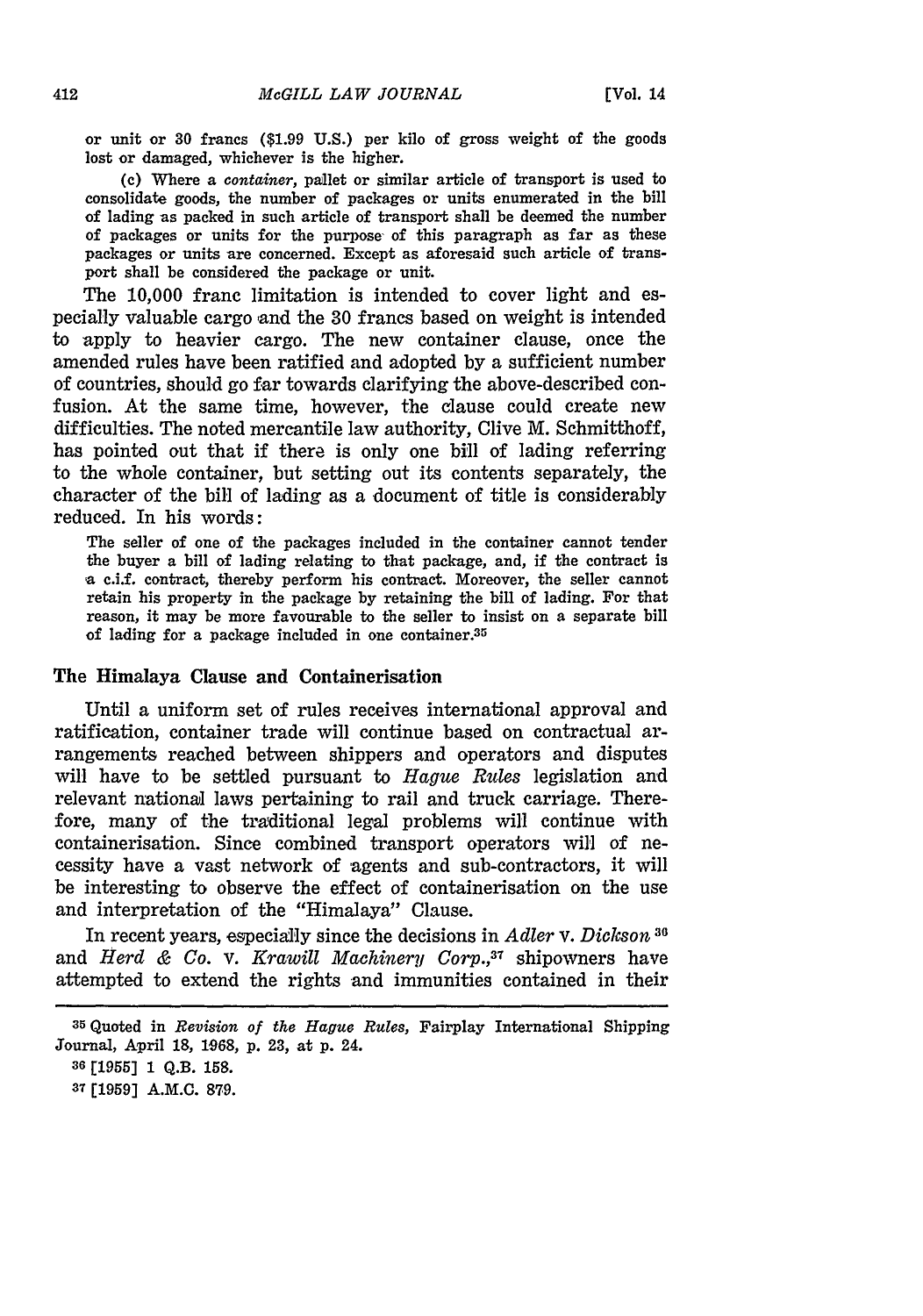ocean bills of lading to protect the agents and sub-contractors they engage to assist them in performing the contract of carriage. The bill of lading clause employed by shipowners to effect this is known as the "Himalaya" Clause and a typical one provides:

*Exemptions and Immunities of all Servants and Agents of the Carrier.* It is hereby expressly agreed that no servant or agent of the carrier (including every independent contractor from time to time employed by the carrier) shall in any circumstances whatsoever be under any liability whatsoever to the shipper, consignee or owner of the goods or to any holder of this bill of lading for any loss, damage, or delay of whatsoever kind arising or resulting directly or indirectly from any act, neglect or default on his part while acting in the course of or in connection with his employment and, but without prejudice to the generality of the foregoing provisions in this clause, every exemption, limitation, condition and liberty herein contained and every right, exemption from liability, defence and immunity of whatsoever nature applicable to the carrier or to which the carrier is entitled hereunder shall also be available and shall extend to protect every such servant or agent of the carrier acting as aforesaid and for the purpose of all the foregoing provisions of this clause the carrier is or shall be deemed to be acting as agent or trustee on behalf of and for the benefit of all persons who are or might be his servants or agents from time to time (including independent contractors as aforesaid) and all such persons shall to this extent be or be deemed to be parties to the contract in or evidenced by this bill of lading.38

The validity of such clauses has been upheld **by** the courts to extend, for example, the **\$500.00** per package limitation in favour of stevedoring contractors who damage a case of machinery while discharging it from the ocean vessel. The most recent reported decision on this subject is *Cosa Export Company, Inc.* v. *Trans*american Freight Lines, Inc. (Henry W. Parke, Agt.).<sup>39</sup> In this case, defendant Northeast operated a terminal for defendant Mitsui and acted as its stevedoring contractor. At the material time, Northeast assisted a trucker, defendant Transamerican, in unloading its truck at the ocean terminal. In the process a precision machine was damaged. Northeast urged that it was entitled to benefit from the \$500.00 per package limitation in Mitsui's bill of lading and plaintiff's counter-argument asserted, (a) that Northeast was not a party to the ocean bill of lading; (b) that Mitsui was not authorized to contract for Northeast, and (c) that the loss did not occur while Northeast was performing an obligation of the ocean carrier.

**<sup>38</sup>**M. R. Holman, *Handy Book for Shipowners and Masters,* 16th ed., (London, 1964), **p. 91.**

**<sup>39</sup>**[1968] A.M.C. 1351. Mitsui Steamship Company Ltd., Northeast Marine Terminal Company Inc., and Universal Terminal and Stevedoring Corporation were also defendants to this action.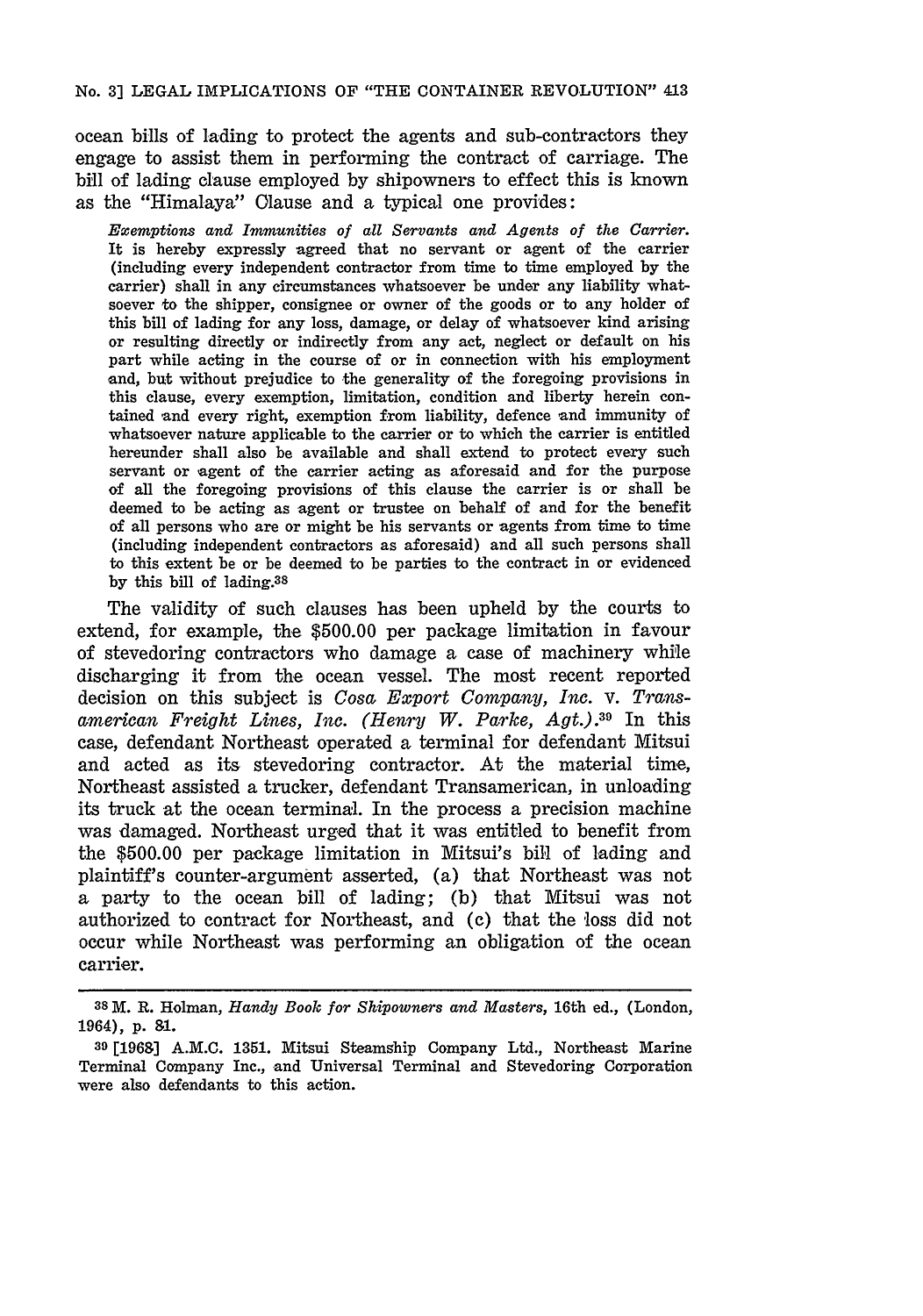The plaintiff's last argument was upheld by the Supreme Court, State of New York, and Markewich, **J.,** wrote at p. 1356:

In unloading from the truck, the stevedore was an independent contractor with another independent contractor and, pursuant to the contract between them, the stevedore was not performing an obligation of the ocean carrier in loading or unloading, and it is therefore not entitled to the benefit of the bill of lading limitation provision.

The essential principles developed to date by jurisprudence concerning the "Himalaya" Clause are as follows: **<sup>40</sup>**

- **1)** The parties to a bill of lading may extend a contractual benefit to a third party only by clearly expressing their intent to do so.
- 2) The benefits may be extended to agents and subcontractors only with respect to their actions in the performance and fulfilment of the principal contract.

The validity of the "Himalaya" Clause, at least for servants and agents of the carrier, was sanctified in the Visby Rule amendments to the *Hague Rules* signed at Brussels in February, 1968. The relevant new rule provides:

 $III(2)$ . If such an action is brought against a servant or agent of the carrier (such servant or agent not being an independent contractor), such servant or agent shall be entitled to avail himself of the defences and limits of liability which the carrier is entitled to invoke under this Convention. <sup>41</sup>

### Standardization and Customs Problems

Another important legal aspect of containers relates to standards and sizes.42 This is because the size of containers in use varies considerably, the cubic capacity ranging from **35** to more than 2,000 feet and the carrying capacity from one to 25 tons or more. Some

41 See notes 34 and **35** *supra.*

<sup>42</sup>*Container* - *Handling Developments,* Fairplay International Shipping Journal, December **7, 1967,** p. **39;** Kai Pineus, C.M.I. Document "Containers 1", **p.** 4; *Lloyd's Register and Containers,* Fairplay International Shipping Journal, January 26, 1968, **p. 25.**

<sup>40</sup> See: *Carlo & Montanari Inc.* v. *American Export Isbrandtsen Lines Inc.,* **[1967] A.M.C.** 1637, aff'd [1967] **A.M.C.** 2529; *Virgin Islands Corp.* v. *Merwin Lighterage Co.,* [1959] **A.M.C.** 2133; *Berkshire Knitting Mills v. Moore-MaCormack Lines Inc.,* [1966] A.M.C. **2651;** *The Rothenstein,* 1967 Droit maritime frangais 742; *H. Raetz et Cie v. Agence Maritime Strauss,* 1966 Droit maritime frangais **675;** *Gilbert Stokes & Kerr Proprietary Ltd. v. Dalgety & Co. Ltd.,* (1948), 81 Lloyd's L.L.R. **337;** *Waters Trading Company Ltd. v. Dalgety & Co. Ltd.,* [1.951] 2 Lloyd's L.L.R. 385; *Scruttons Ltd.* v. *Midland Silicones,* [1962] A.C. 446; *Carver's Carriage of Goods by Sea,* 11th ed., by Raoul P. Colinvaux, (London, 1963), vol. **3, pp.** 1214-1.218; Pierre Safa, *De certains aspects de la limitation lgale de responsabilitg du transporteur maritime,* 1965 Droit maritime frangais 643.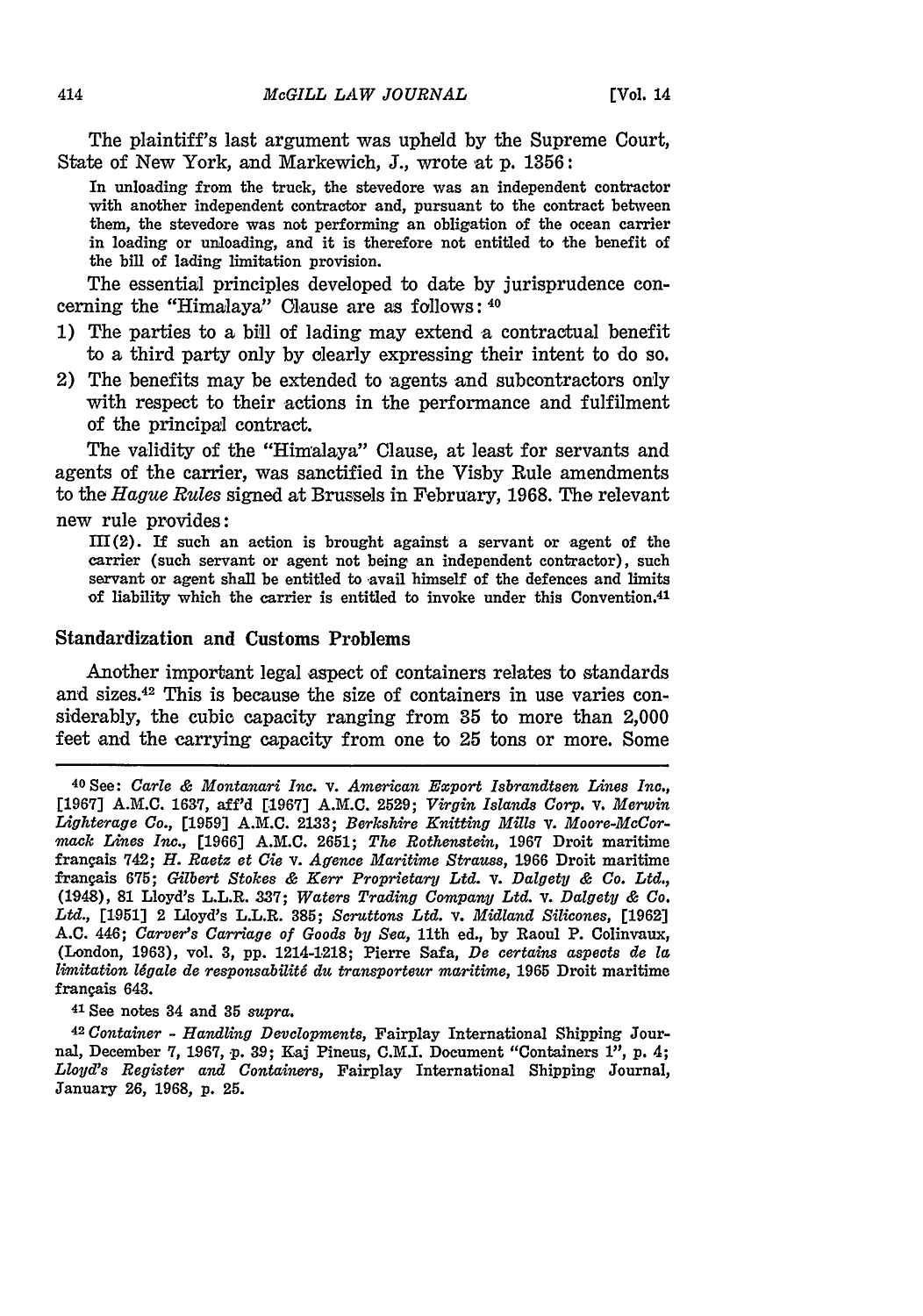### No. **3]** LEGAL IMPLICATIONS OF "THE CONTAINER REVOLUTION" 415

are used for heavy bulk cargoes and others for general cargo or liquids. As we have seen, some are also refrigerated with selfcontained freezer units. Still others are buoyant and are equipped with propellers. As the container revolution has evolved, the need for universal agreement on and adoption of standards for containers has become apparent.

The International Standards Organization (I.S.O.) spent considerable time and effort beginning in 1965 to prepare a set of recommended standards for containers. As a result, informal international agreement was reached in 1967 through I.S.O. to the effect that standard container sizes should be eight by eight by ten, twenty or forty feet  $(8 \times 8 \times 10/20/40)$ . Lloyd's Register of Shipping has also contributed valuably in this area by drafting construction and certification requirements. The draft requirements were prepared with a view to allowing a degree of freedom as to materials used in construction while maintaining a degree of stringency in keeping with Lloyd's Register's standards for ship construction and survey.

Considerable debate resulted in the United States when the U.S. Government introduced the requirement that all carriers adopt the eight-by-eight, multiples of ten feet, standards if they were to be eligible for government aid such as construction subsidies and ship construction and reconstruction mortgage insurance.

The container revolution also has encountered troubles respecting customs laws and regulations. When large volumes of general cargo packed in containers arrive at a port, traditional customs clearance procedures are most cumbersome and a potential source of considerable delay. As a result, many countries have been streamlining their customs procedures. Japan, for example, has a new system which makes possible almost automatic clearance of import cargoes by a method whereby the importer is charged with the responsibility of preparing the import declarations, including the rate of duty which should be assessed, which permits the goods to be released without inspection. 43 In Canada, new regulations under the *Customs Act* **43a** waive the payment of customs and excise duty on containers used in Canada's export-import trade, provided containers entering Canada remain no longer than six months.<sup>44</sup> Such containers can only be transported within Canada **by** bonded carrier.

**<sup>43</sup>W. J.** Young, *Containerisation* - *Panacea or White Elephant?,* Fairplay International Shipping Journal, February 9, 1967, p. **38,** at **p. 39.**

**<sup>43</sup>a** R.S.C. **1052,** c. **58.**

<sup>&</sup>lt;sup>44</sup> Cargo Container (Customs) Regulations, Canada Gazette, Part II, May 22, 1968.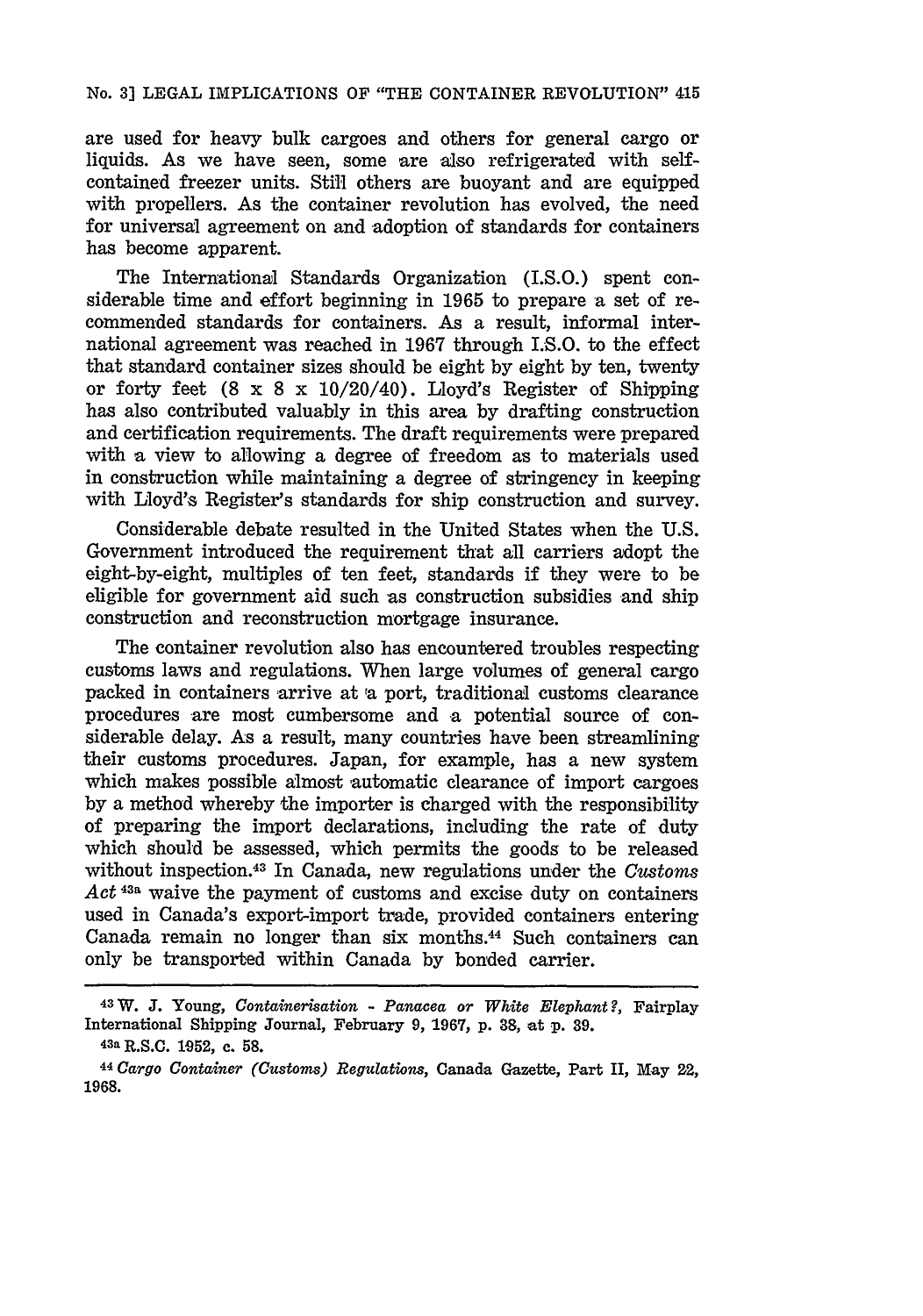#### **A** Workable Negotiable Document Must Be Found

Perhaps the most essential element of a sound international commercial transaction is the existence of a single clear, clean, simple and workable document acceptable to the financial institutions. Obtaining such a document for international combined transport has proved most difficult because of the liability problems referred to above.<sup>45</sup>

The International Chamber of Commerce has been actively studying this problem in conjunction with other interested international organizations and has found that any standard document of title for the container trades must possess the features **of: <sup>4</sup> .**

- 1. A document of title with the legal characteristics of negotiability;
- 2. A receipt for identified goods;
- 3. A contract of carriage.

As a document of title, the principal points to be resolved are which form it is to take, who is to have the right to issue it and how the title is to be transferred; as a receipt, it must contain a description of the goods, their apparent condition, and the physical point at which their receipt is acknowledged; finally, as a contract of carriage, the document must indicate the means of transport, whether or not there is to be on-deck stowage, who is to accept responsibility and according to what legal regime that responsibility is to be determined.

For centuries, the one controlling negotiable document in ocean trade has been the clean on-board bill of lading. International laws, customs and consular procedures, banking and letters-of-credit, marine insurance and claims are based on this document. Even if the goods are exactly as ordered and all other contract conditions are fulfilled, a defect in the ocean bill of lading can be cause for rejecting an entire shipment out of hand. In the container age, however, a bill of lading covering ocean transit only will be of no interest

**<sup>45</sup>**See: *Containers* **-** *Implications For Banks,* Fairplay International Shipping Journal, December **8, 1966,** p. **27;** *The Container and The Bill of Lading,* Fairplay International Shipping Journal, September 19, 1968, **p. 57;** Roy **G.** Hill, *Developments in the Container Traffic Bill of Lading,* Fairplay International Shipping Journal, November 23, 1967, **p. 35;** N. H. Matthews, O.C.L. **-** *A.C.T.* **-** *The Combined Transport Bill of Lading And Certificate of Insurance,* Fairplay International Shipping Journal, September 26, 1968, p. **30.**

**<sup>46</sup>***Document of Title For Container Traffic,* Fairplay International Shipping Journal, December 14, 1967, p. 9. See also International Chamber of Commerce Documents 396/3; 396/4 and 396/5.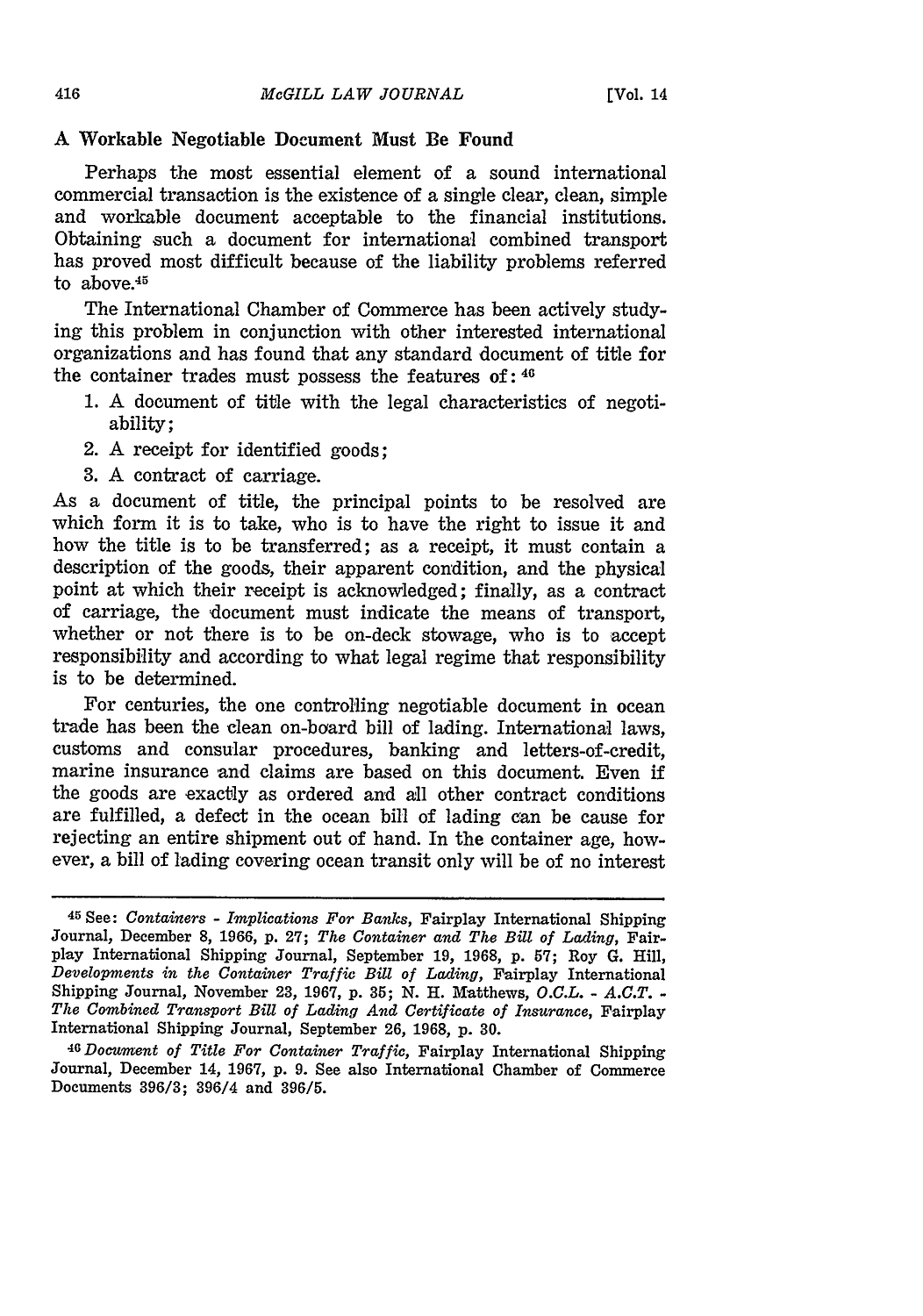#### No. **3]** LEGAL IMPLICATIONS OF "THE CONTAINER REVOLUTION" **417**

to shippers and consignees; therefore, if the full benefits of containerisation are to be enjoyed, the development of a through container bill of lading embodying the above-mentioned features is of paramount importance. It is obvious that the achievement of uniform rules of liability for combined transport shipments will facilitate this task.

During 1967 some of the British Protection and Indemnity Clubs worked out a suggested traditional form bill of lading for their container-minded members. Bills of lading based on this form are now in widespread use. These are essentially "received for shipment" bills of lading, acknowledging receipt for shipment by the ocean vessel for carriage between ports of loading and discharge and "for arrangement or procurement of pre-carriage from place of receipt and on-carriage to place of delivery." By endorsing these bills "shipped on board", they become "shipped" bills of lading.47

These new bills of lading stipulate that *Hague Rules* legislation will govern the water or sea stages of carriage and shall apply to cargo carried on deck as well as to cargo carried under deck. As regards the inland stages of the transport, certain specific laws are stipulated. One ship-operating consortium engaged in transatlantic container service uses a container bill of 'lading which provides, *inter alia:*

When either the place of receipt or place of delivery set forth herein is an inland point in the U.S.A. or Europe, the responsibility of with respect to the transportation to and from the sea terminal ports will be as follows:

- (a) Between points in Europe, to transport the goods:
	- (1) if by road, in accordance with the Convention on the Contract for the International Carriage of Goods by Road, dated 19th May, 1956 (CMR);
	- (2) if by rail, in accordance with the International Agreement on Railway Transports, dated 25th February, 1961 (CIM);
	- (3) if by air, in accordance with the Convention for the Unification on certain Rules relating to International Carriage by Air, signed Warsaw 12th October, **1929,** as amended **by** the Hague Protocol, dated 28th September, **1955.**
- **(b)** Between points in the **U.S.A.** to procure transportation **by** carriers (one or more) authorized **by** competent authority to engage in transportation between such points, and such transportation shall be subject to the inland carrier's contracts of carriage and tariffs. Guarantees the fulfilment of such inland carrier's obligations under their contracts and tariffs.

47 Roy **G.** Hill, *loc. cit.,* **p. 35.**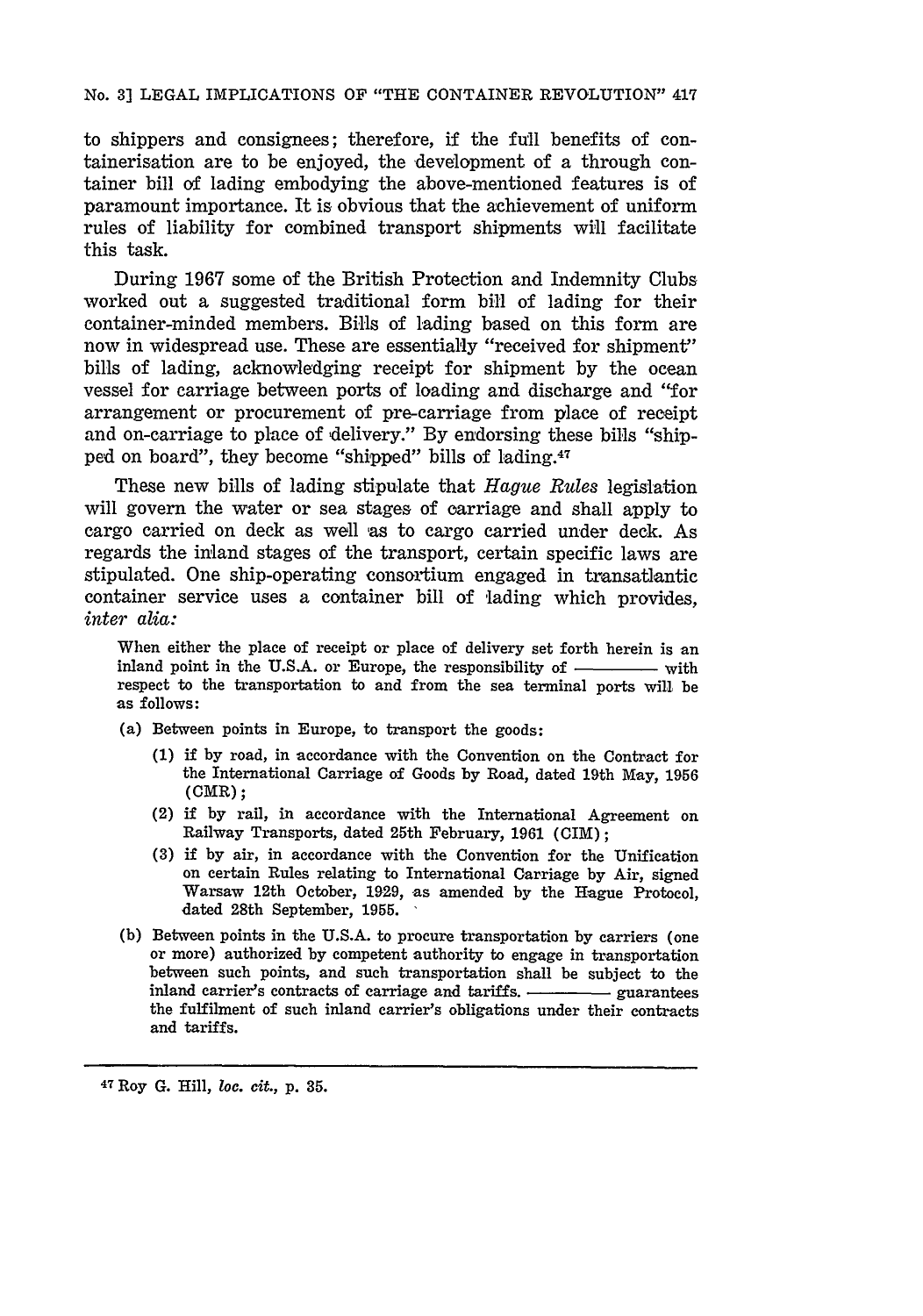The said operator's container bill of lading also provides:

**When the goods have been damaged or lost during through transportation and it can not be established in whose custody the goods were when the damage or loss occurred, the damage or loss shall be deemed to have occurred during the sea voyage and the** *Hague Rules* **as defined above shall apply.** Under this bill of lading, a cargo claimant would have a recourse against the operator subject to the *Hague Rules,* or, if it could be shown that the loss or damage took place during inland transit, subject to the stipulated convention or tariff. In the latter event, the operator, who is the ocean carrier, would have a recourse against the guilty inland carrier.

## Insurance Issues in Containerisation

As the container revolution has progressed, some container operators have advanced to the stage whereby they are prepared to accept custody of a container filled with goods at an inland terminal in the country of origin and undertake full responsibility to deliver it to the consignee's terminal in the country of destination. These operators have in these circumstances shown a natural interest in also assuming responsibility for the insurance of the goods, and issuing "insured" or "guaranteed" bills of lading. The pros and cons of "insured" bills of lading have long been a subject of debate in the marine insurance and shipping world, but until the full-scale advent of containerisation such bills of lading were seldom used in practice.

An insured bill of lading imposes upon a carrier a liability commensurate with that of an insurer and he undertakes to insure this liability. In the normal course, an ocean carrier's liability is much less than that of an insurer. The latter must as a rule pay losses due to acts of God and 'losses due to the King's enemies, whereas at common law a carrier is liable for neither of these. $48$ 

Two major container consortia operating in the United Kingdom-Australia trade during **1968** attempted to introduce a mandatory combined transport bill of lading with certificate of insurance attached. The container insurance contract behind this proposed "insured" bill of lading was designed to cover all the insurable interests of the operator including those risks usually covered **by** a Protection and Indemnity Club entry, with the exception of crew and employer's liability. The introduction of this "insured" bill of lading set off bitter debate in marine insurance circles as to whether or not it would be practicable in operation

418

**<sup>4</sup> <sup>8</sup> Arnold W. Knauth,** *Ocean Bills Of Lading,* **4th ed., (Baltimore, 1953).**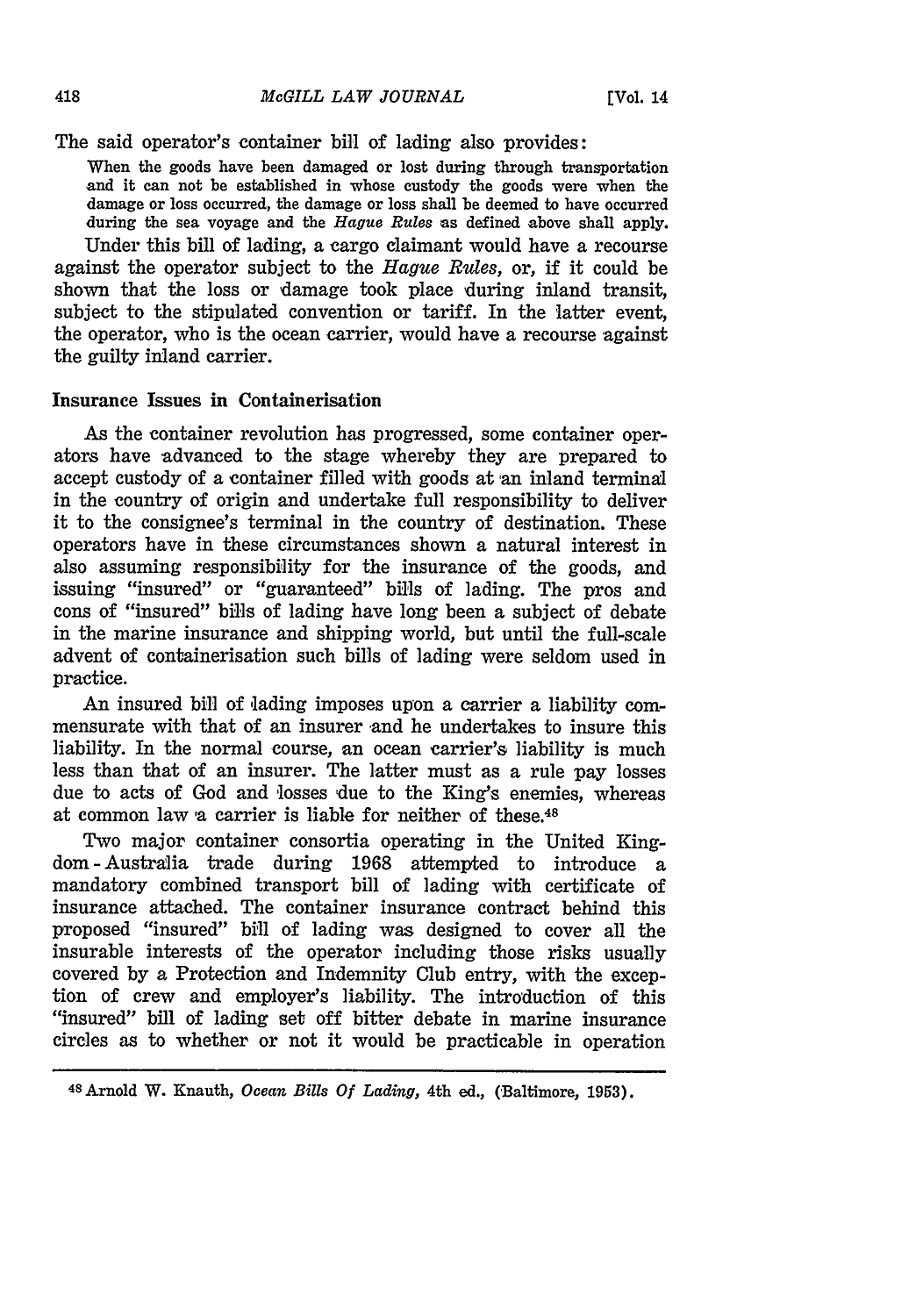No. **31** LEGAL IMPLICATIONS OF "THE CONTAINER REVOLUTION" 419

and what effects it would have on the centuries old and proven patterns of marine insurance. <sup>49</sup>

Those opposed to compulsory "insured" bills of lading argued that, by the use thereof, shippers would be totally deprived of their freedom of choice. For example, some experts asserted that if there were a uniform firm rate, shippers with excellent loss records would suffer at the expense of those with poor ones. At the same time, it was felt that the time-tested facilities provided by various individual insurers, including elaborate international survey and claims organizations, would fast disappear.

On the other hand, those in favour of "insured" bills of lading felt that shippers would benefit greatly through lower rates and uniform fixed costs for the movement of their goods without at the same time having to worry about proving their loss and engaging in recovery proceedings.

The opposition to the proposed scheme apparently outweighed the favourable aspects and in late October 1968, it was announced that the combined certificate of insurance bill of lading idea had been abandoned, at least temporarily. $49a$  In commenting on the abandonment, *Fairplay International Shipping Journal* stated:

On reflection, it is difficult to see how a mandatory scheme could have been made acceptable, no matter how the negotiations were handled. For the time being, at any rate, it looks as if the deadlock will remain unbroken and that the consortia will have to resort to the conventional type of through bill of lading. This will result in the *Hague Rules* governing the sea carriage, with the land transit being subject to the appropriate road and/or rail regulations. Once again, the difficulty of determining when and where loss or damage occurred will pose a formidable problem, with the added difficulty of fixing the degree of liability. The importer will continue to be beset with general average formalities and involved in correspondence with his underwriters over recovery procedure -- back to square one in fact.

49a Donald A. Davies, *Uncertainty over Bills of Lading for Container Cargo,* Lloyds List and Shipping Gazette, December 24, 1968. *Container Scheme Abandoned,* Export Management, November, 1968, p. **565;** *Withdrawal of Container Scheme,* Fairplay International Shipping Journal, November 21, 1968, p. **23.**

**<sup>49</sup>See:** *Containerised Cargoes,* Fairplay International Shipping Journal, April **11, 1968,** p. **23;** *All-in-One Container Insurance,* Fairplay International Shipping Journal, September 19, **1968,** p. **10;** *Container Insurance,* Fairplay International Shipping Journal, September 26, 1968, p. 25; *The Container and The Bill of Lading, loc. cit.,* **p. 59;** Matthews, *op. cit.; Container Consortia and Container Insurance,* Fairplay International Shipping Journal, July 4, 1968, p. **97; N.H.** Matthews, *The Combined Transport Bill of Lading and Certificate of Insurance,* Fairplay International Shipping Journal, October 17, 1968, p. 21; *The Economist* Supplement, *loc. cit.,* p. xxi.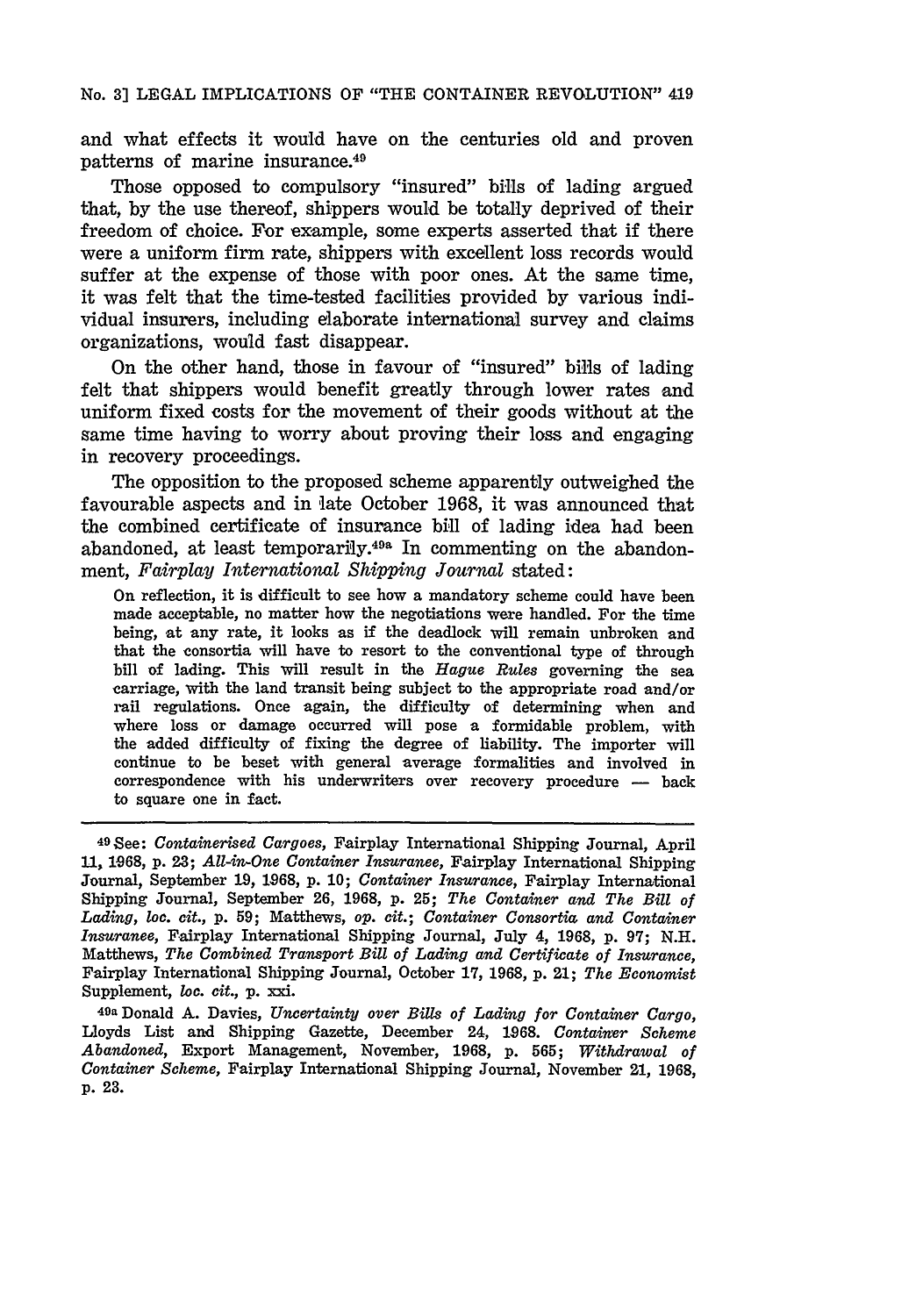It is indeed unfortunate that the admirable conception of matching through-transport with the acceptance of through-liability, and, in the process, simplifying the whole course of trade in the case of shipments to which the scheme would have applied, should have to founder on the rock of personal interest. But the fact cannot be gainsaid that everybody is in business for themselves, and altruism can hardly be expected to prevail over financial and other considerations.<sup>49b</sup>

Because containerisation has effectively moved the end of ship's tackle from seaboard to points further inland, the risks involved in shipments are no longer strictly maritime risks. Insurers must determine liabilities not only on the basis of the rights and immunities contained in *Hague Rules* legislation, but must also give consideration to the rules governing the various modes and stages of inland transport.50 The effects of this have been of particular interest insofar as the third party risks of shipowners and operators engaging in through container transit are concerned. Traditionally, the third party risks of shipowners and operators have been protected by entry of the operator or owner in one or other of the large shipowners' mutual insurance associations or Protection and Indemnity Clubs.

In order to meet the changed conditions, a new mutual insurance association, the Through Transit Marine Mutual Assurance Association Ltd., was established in England during 1967.51 This new "Container Club" was designed to insure the various risks incurred by any carrier who employs containers for the carriage of cargo by sea, on the one hand, and any through transit operator who enters into contracts for the carriage of cargo by methods involving the use of more than one means of transport by sea, land or air, on the other. Although the cover being offered by the "Container Club" of necessity differs from the cover afforded by the ordinary P. & I. Club Rules, it is, in many respects, complementary to it.

It is felt that the arrangement provided by the "Container Club", involving only one management, will simplify the machinery of claims procedures and recovery from such carriers. To those who have raised the question that an operator might not like having to deal

**<sup>49</sup>b** *Withdrawal of Container Scheme, loc. cit.,* at p. 25.

**<sup>50</sup>** See: *Pattern of Container Insurance,* Fairplay International Shipping Journal, September 14, 1967, p. 6; Thomas F. Poole, *Container Insurance,* Fairplay Marine Insurance Review, September 21, 1967, p. 49; McDowell, *op. cit.; Problems of Container Insurance,* Fairplay International Shipping Journal, November **10,** 1966, p. **85;** Lorenz Zetterman, *Through-Transit Insurance* **-** *The Scandinavian Viewpoint,* Fairplay International Shipping Journal, October 24, **1968,** p. 21.

*<sup>51</sup>p & I Review,* Fairplay International Shipping Journal, January 11, 1968, p. 73; *Through-Transit P & I Club,* Fairplay International Shipping Journal, June **27,** 1968, p. 24.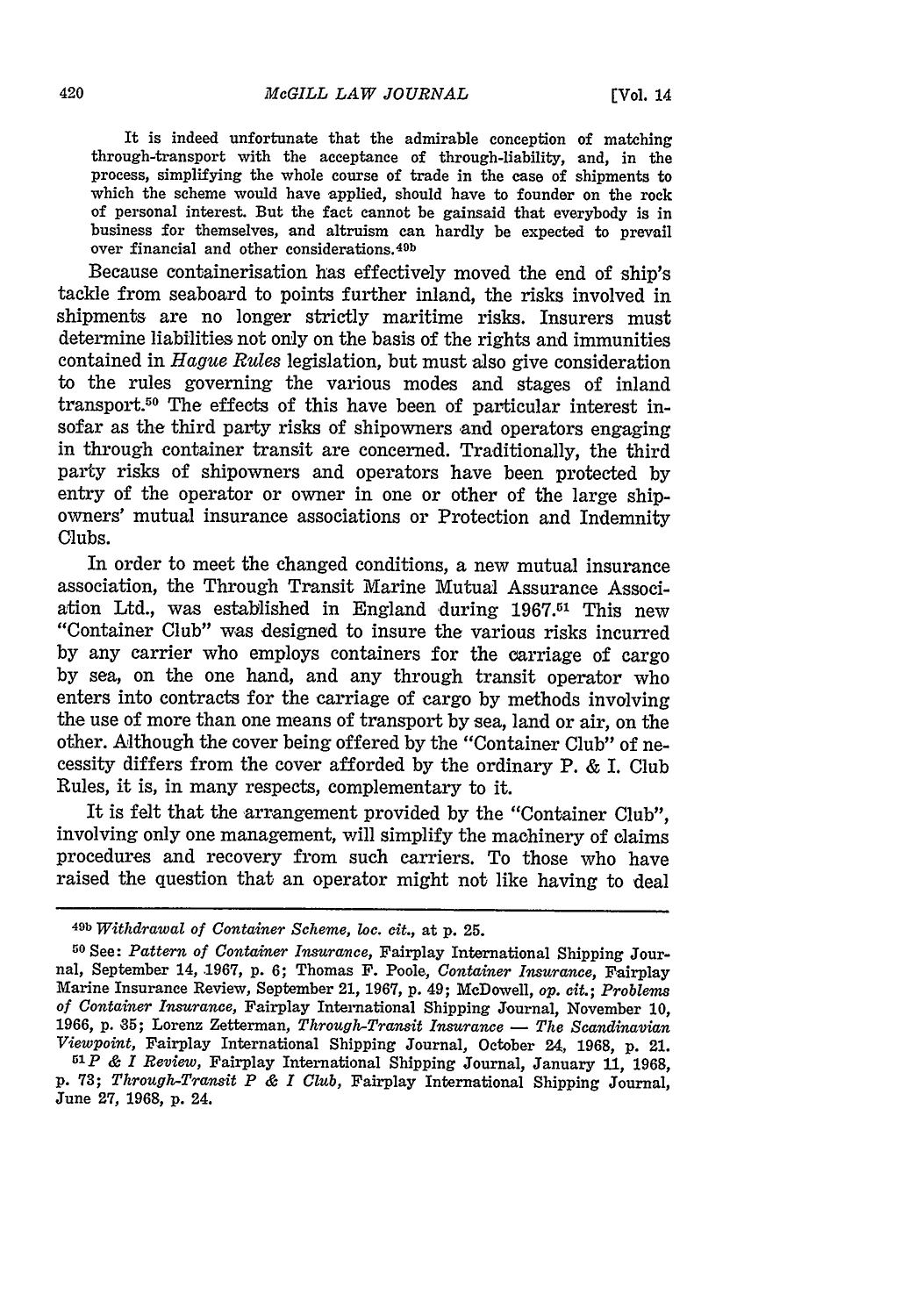with more than one club, it has been suggested that his entire cargo liabilities could be arranged with his own club which could then pass on the non-P. & I. liabilities to the Through Transit Association.

Another problem posed by containerisation is the insurance of the actual containers themselves. It has been pointed out that the life of a container might range from three to twenty years. Furthermore, despite the efforts that are being made at standardization, there are all sizes and shapes of containers. Also, as we have seen above, it is extremely difficult to concisely define what a container is. For insurance purposes, it is important to distinguish the rectangular steel containers from the other unit loads in widespread use. Some additional factors which must be considered in the insuring of containers are:

- a) Whether or not they form part of a specialized transit operation;
- **b)** What handling methods they are subject to;
- **c)** If they are refrigerated containers, whether or not regular and efficient surveys and inspections are performed of the refrigeration machinery.

The British underwriters' Joint Container Committee has recommended that containers should be insured with a full replacement value throughout their life and that if all-risks cover is granted, it should be based on the London Institute cargo clauses, suitably amended, and that a minimum deductible excess, each accident, should be applied in the amount of three percent or **£50,** whichever is greater.<sup>52</sup> It is also recommended that wear and deterioration should be excluded, that territorial limits should be clearly defined and that insurance should be written on an annual basis.

As far 'as the insurance of cargo shipped in containers is concerned, the experience of the past few years has been largely one of experimentation. While it was originally felt that the advent of containers would cause the risks of loss and damage to effectively disappear, many underwriters claim that this has not, in fact, occurred in practice. In this regard, the following excerpt from an address given in **1966 by** the Executive Vice-President of the American Institute of Marine Underwriters is of interest:

**Of** course, it is popular to be with the "in" group, to join the chorus singing the praises and extolling the promises inherent in containerisation. In fact, it would be dangerous for a marine underwriter to say anything negative

*<sup>5</sup> 2 Insurance of Containers,* Fairplay International Shipping Journal, September **7, 1967, p. 27.**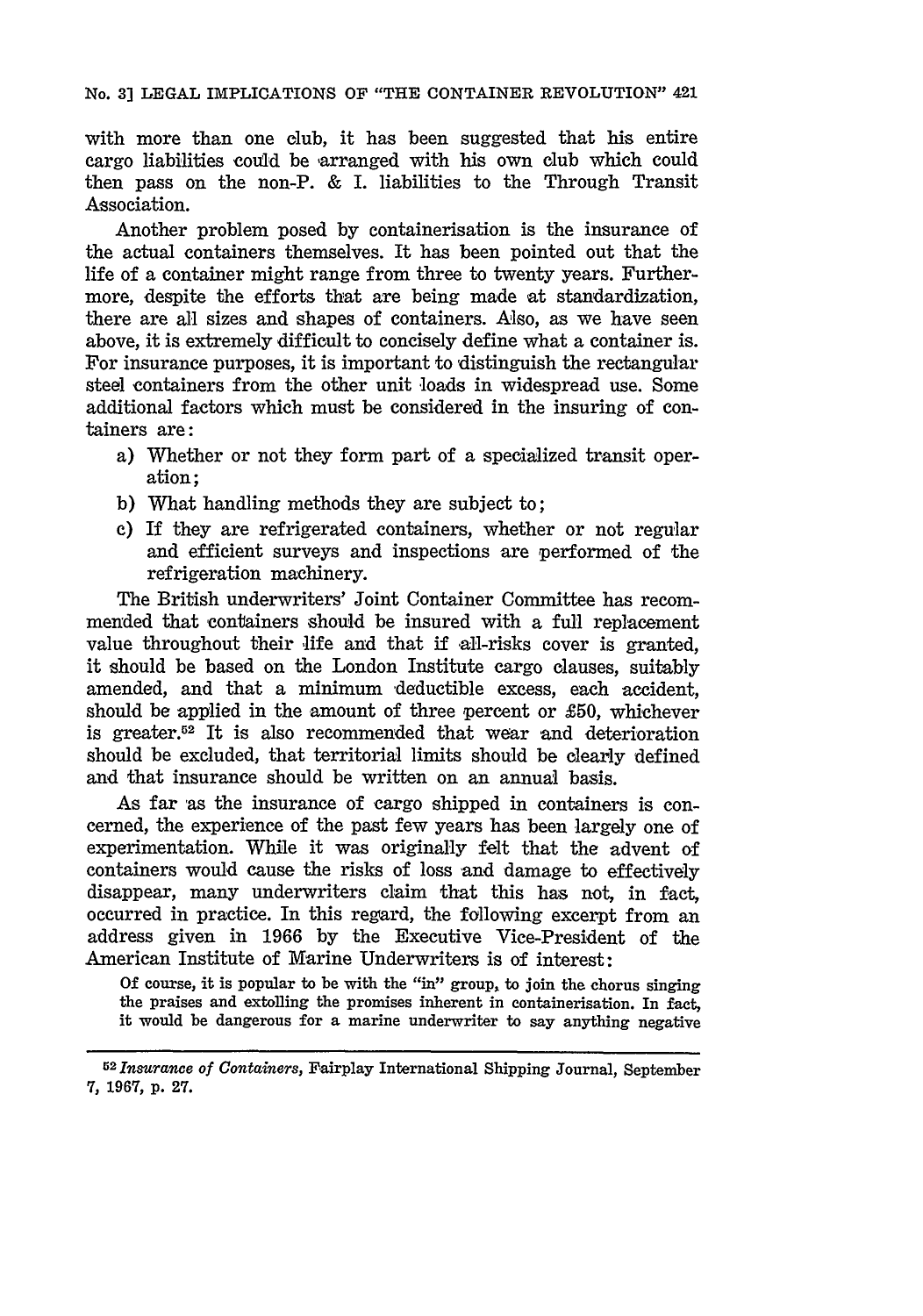on the subject. He would be accused of blocking progress in the interest of preserving his business, which is to pay losses. (Surely you recall the golden promises that containerisation would stop pilferage, eliminate the need for export packaging, and lower the cost of insurance.) In fact, we were told why bother to insure cargo against such losses if they would be wiped out!

It would not be popular to tell you the story of the container carrying camera parts which was systematically pilfered at sea **by** a crew member who cut a hole in the container. Nor the story of the container off-loaded to a barge at a South American port, that had its padlock broken while on the barge, was pilfered, and arrived at destination bearing a new padlock. I am afraid pilferage has not been defeated **by** containers. Instead, containerisation has only challenged pilferers to invent new ingenious forms of larceny, petty and grand.53

In **1966,** the Joint Container Committee representing Lloyd's marine underwriters and individual marine insurance companies was established in London with a view to devising coverages for container shipments carried under traditional contracts of carriage and generally to analyse the various insurance problems brought about **by** the container revolution. This Committee, in discussing insurance of containerised cargo, has recommended that premium should be charged on the value of the goods and not as a percentage of the freight charges, since a rate levied on freight receipts is neither accurate nor scientific over a series of risks. The Committee has also stressed that normal underwriting considerations still apply to cargo carried via containers.

### The Search for International Uniformity

As we have seen, containerisation has spot-lighted the urgent need for a uniform set of rules which would bring into harmony the disparities between the respective liabilities of land, sea and air carriers engaged in the process of international combined transport. Mindful of this, a number of international organizations have been at work studying the feasibility of having an international convention on containers or combined transport and there are several draft conventions presently under active consideration.

The International Maritime Committee **-** Comit6 Maritime International (C.M.I.), the principal international maritime law association with a membership comprised of national maritime law associations, has been at the forefront of the efforts to achieve uniformity of law in the field of combined transport.

Article **1** of the constitution of the C.M.I. provides:

The object of the *Comité Maritime International* is to promote, by the establishment of National Associations, **by** Conferences, **by** publications and

**<sup>53</sup>**McDowell, *op. cit.*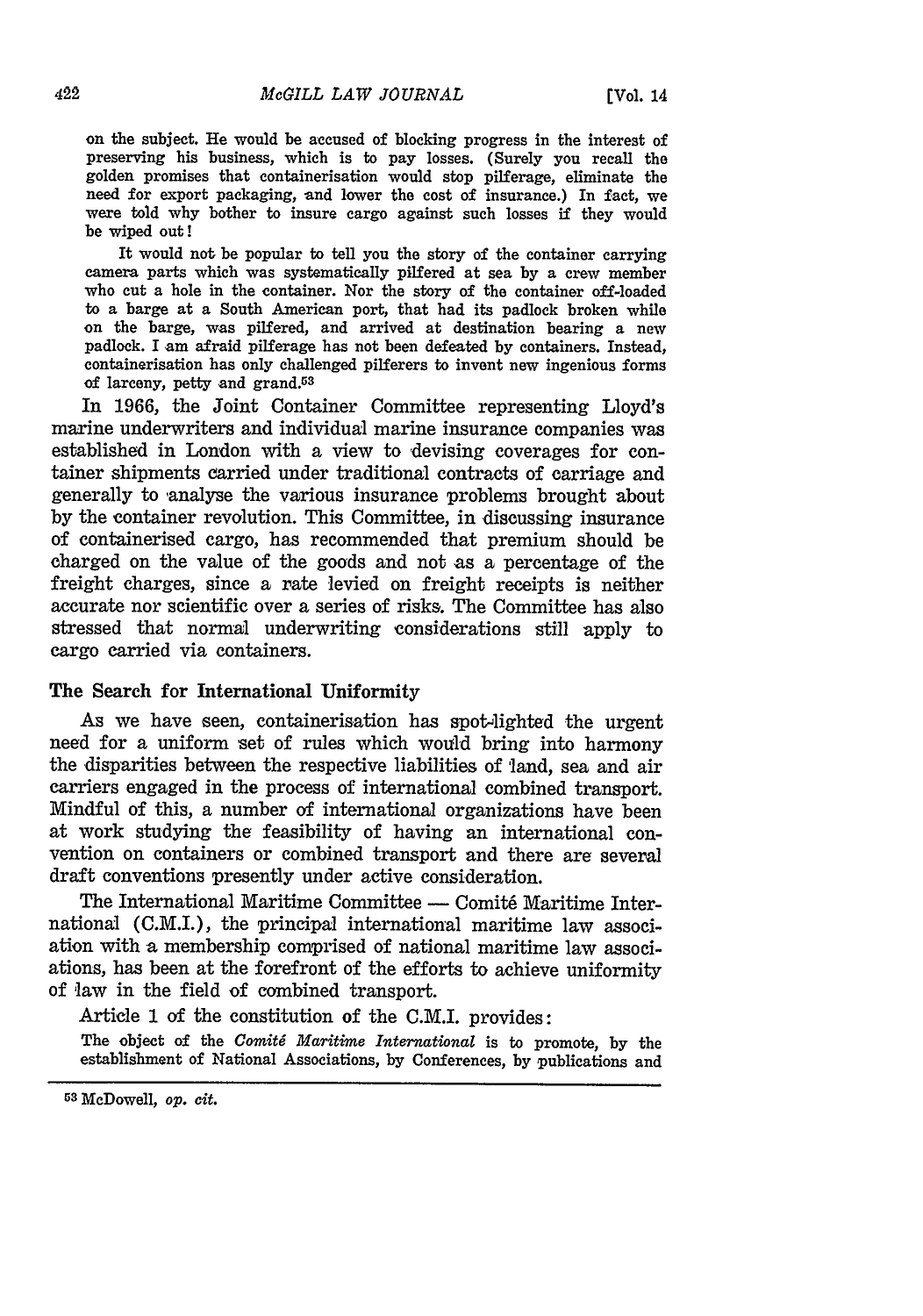**by** any other activities or means, the unification of international maritime and commercial law practice, whether **by** treaty Or convention or **by** establishing uniformity of domestic laws, usages, customs or practices.<sup>54</sup> The C.M.I. meets periodically in international conference or upon the demand of not less than two-thirds of the various national maritime law associations for the purpose **of** discussing certain specific topics. Out **of** these international conferences, of which there have been **27** since **1897,** come proposed international conventions on topics of maritime law. When such conventions have been ratified and approved **by** the General Assembly of the C.M.I., they are subsequently submitted to diplomatic conferences convened **by** the Belgian Government. If a convention is signed **by** members of the diplomatic conference, the result is an international convention. It depends on the legislatures of each contracting nation as to whether or not the convention is put into effect **by** such nation. At least **13** conventions originating with the C.M.I. have been signed to date.<sup>55</sup>

The last international conference of the C.M.I. was held at New York in September, **1965.** At that conference the following resolution was passed:

Mettre à l'étude la question des containers pour voir, si étude opportune, ce qui peut 6tre fait et s'il y a lieu d'6tendre le sujet.5 6

As a result, a working group was set up under the chairmanship of Mr. Kaj Pineus, President of the Swedish Association of International Maritime Law and a prominent average adjuster. In the intervening period, Mr. Pineus and his working group, in conjunction with an international sub-committee, have studied and analysed the situation in depth and have produced no less than nine draft conventions on international combined transport.57

The nine drafts have varied greatly. Some have envisaged mandatory conventions while others contain optional rules. Some drafts

55 These are: *Collisions,* **1910;** *Assistance & Salvage At Sea,* **1910;** *Limitation,* 1924; *Bills of Lading* (Hague Rules), 1924; *Liens and Mortgages,* 1926; *Iminunity of State-Owned Ships,* 1926; *Civil Jurisdiction In Matters of Collision,* **1952;** *Penal Jurisdiction In Matters of Collision or Other Incidents of Navigation,* **1952;** *Arrest of Sea-Going Ships,* 1952; *Limitation,* **1957;** *Stowaways,* **1957;** *Carriage of Passengers By Sea,* 1961; *Nuclear Ships,* 1962.

**<sup>55</sup>**C.M.I. Document "Containers **1", p. 3.**

<sup>57</sup>**The** Drafts together with Committee Reports and comments of various National Associations are contained in C.M.I. Documents "Containers **1",** "Containers *2",* "Containers **3",** "Containers 4", "Containers **5"** and "Containers 6".

<sup>54</sup> For a description of the *Conitg Maritime International,* its organization, development and objects, see: N. Singh and R. Colinvaux, *Shipowners,* in Vol. **13,** *British Shipping Laws,* (London, **1967), pp. 154-163.**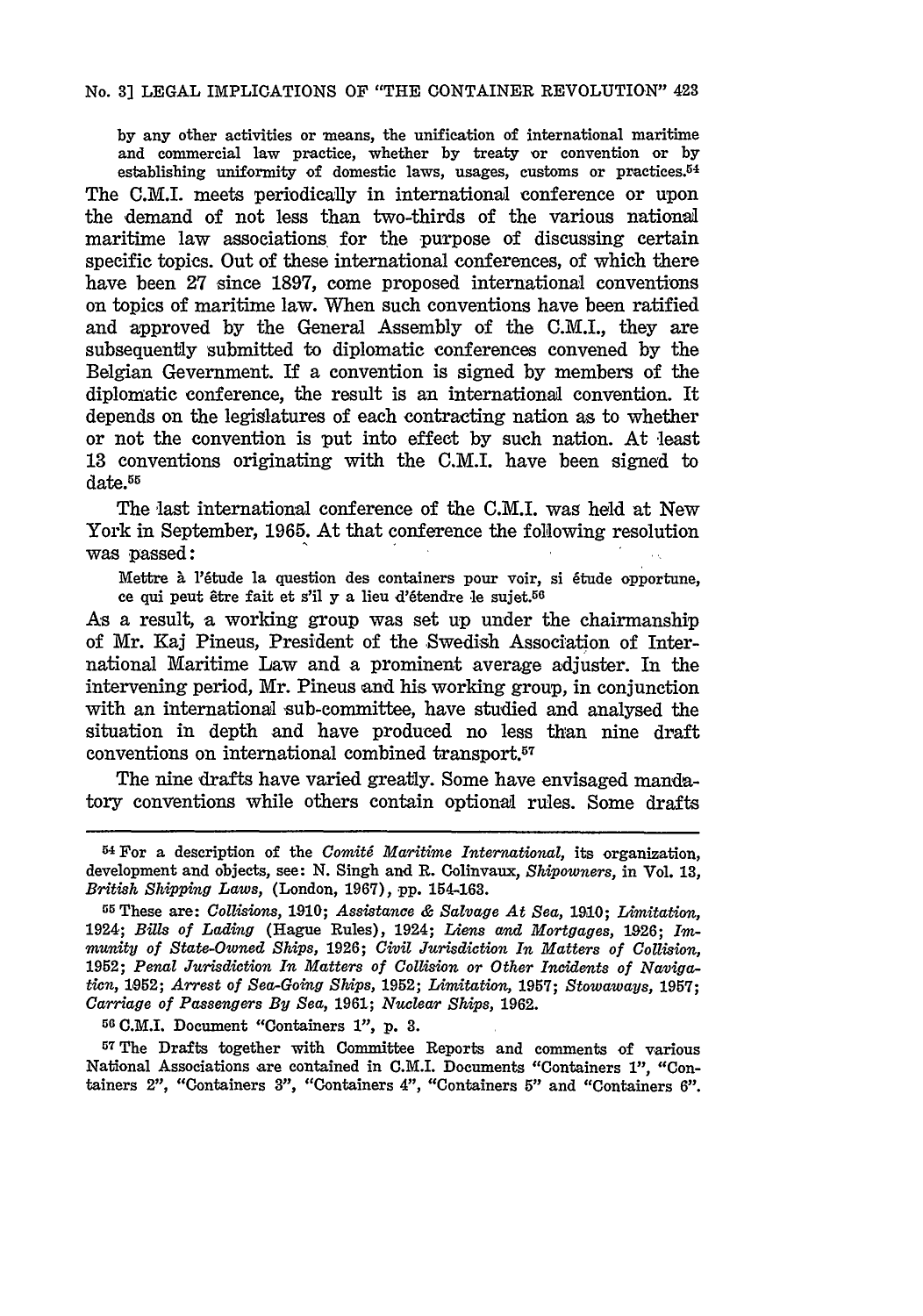have dealt only with "containers" and others have dealt with all forms of international combined transport. Some drafts have contained systems of strict and uniform liability and others have contained liability systems based on a multiplicity of legal regimes ("network" system).

The *Ninth C.M.I. Draft International Convention on Combined Transport* will be submitted to the next international conference of the C.M.I. which is scheduled to take place in Tokyo, Japan, March 30th to April 4th, 1969. This draft was finalized at a meeting of the C.M.I. International Sub-Committee on Containers which met under the chairmanship of Mr. Pineus at Brussels on June 10-11, 1968 and is presently under consideration by all of the national maritime law associations.

Because of the great importance which will attach to any convention on international combined transport which will come forth from the C.M.I. Conference at Tokyo in the spring of 1969, it is considered useful to reproduce certain clauses of the Ninth Draft Convention in full.

In this Convention the following words are employed with the meaning set out below:

## ARTICLE I

- (a) "Combined Transport Operator" (CTO) means a person concluding a contract of International Combined Transport with a consignor.
- (b) "Contract of International Combined Transport" means a contract for the carriage of goods between two countries by at least two modes of transport of which one is by sea and at least one is not and in respect of which contract the CTO:
	- (i) undertakes to perform or to procure the performance of the entire transport;
	- (ii) assumes liability for the whole transport as prescribed in this Convention;
	- (iii) and issues a document called Combined Transport Bill of Lading (CT Bill of Lading).

Short range moving of the goods of an auxiliary nature does not for the purpose of this Convention constitute a separate mode of transport.

- (c) "Person" includes any corporation, company or legal entity.
- (d) "Franc" means a unit consisting of 65.5 mgs of gold of millesimal fineness 900.

#### ARTICLE 2

- **1)** The provisions of this Convention shall apply to every CT Bill of Lading relating to the carriage of goods between places in two different States if:
	- (a) the **CT** Bill of Lading is issued in a contracting State, or
	- (b) the carriage is from a place in a contracting State, or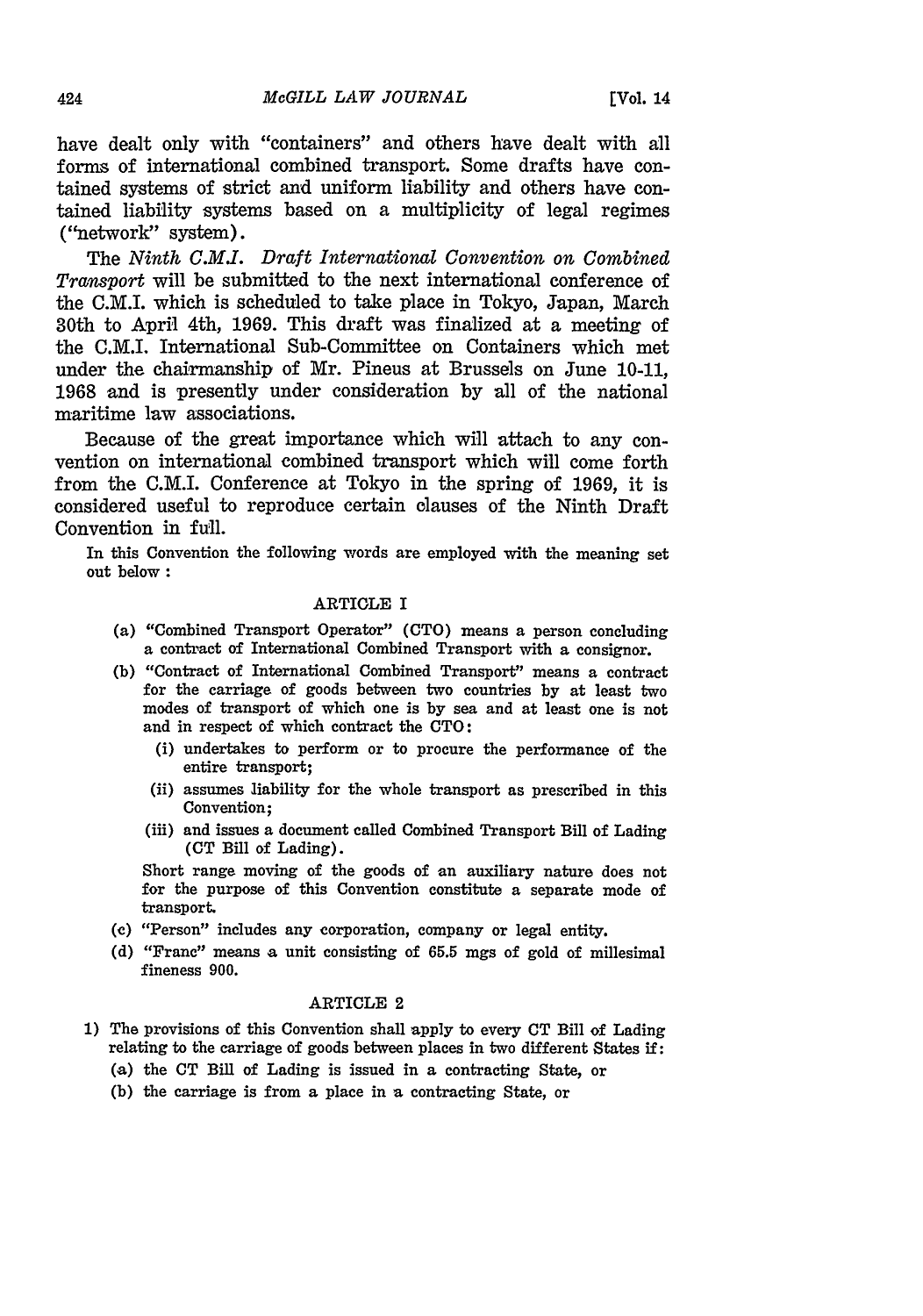**(c)** the contract contained in or evidenced **by** the **CT** Bill of Lading provides that the rules of this Convention or legislation of any State giving effect to them are to govern the contract, whatever may be the nationality of the means of transports, the **CTO,** the consignor, the consignee or any other interested person.

Each contracting State shall apply the provisions of this Convention to the **CT** Bill of Lading mentioned above.

This Article shall not prevent a Contracting State from applying the rules of this Convention to **CT** Bills of Lading not included in the preceding paragraphs.

2) This Convention shall, however, not apply to carriage performed under the terms of any International Postal Convention, to furniture removal and to transport of livestock or of nuclear substances.

#### ARTICLE **5**

- **1)** When the goods have been received into the charge of the **CTO** or any other person mentioned in Article **3,** the **CTO** issues to the consignor a **CT** Bill of Lading, which shall among other things contain the following data:
	- (a) the heading "Combined Transport Bill of Lading";
	- (b) the name and address of the CTO;
	- (c) the date and place of issue;
	- (d) the place at which the goods are taken in charge and the place designated for delivery by the CTO;
	- (e) the leading marks necessary for identification of the goods or the containers as the same are furnished in writing **by** the consignor before such goods or containers are taken in charge, provided such marks are stamped or otherwise shown clearly upon the goods if uncovered, or on the containers, cases or coverings in which such goods are packed, in such a manner as should ordinarily remain legible until the end of the transport;
	- **(f)** either the number of containers, packages or pieces, or the quantity, or weight, as the case may be, as furnished in writing **by** the consignor;
	- **(g)** the apparent order and condition of the goods if uncovered, or of the containers, cases or coverings in which such goods are packed;
	- (h) a statement that the contract as evidenced in the CT Bill of Lading is subject, notwithstanding any clauses or stipulations to the con- trary, to the provisions of this Convention.

Provided that the **CTO** shall not be bound to state or show in the **CT** Bill of Lading any marks, number, quantity or weight which he has reasonable ground for suspecting not accurately to represent the goods actually received, or which he has had no reasonable means of checking.

2) The consignor shall be deemed to have guaranteed to the **CTO** the accuracy, at the time of receipt of the goods of the marks, number, quantity and weight, as furnished **by** him, and the consignor shall indemnify the **CTO** against all loss, damage and expenses arising or resulting from inaccuracies in such particulars. The right of the **CTO** to such indemnity shall in no way limit his responsibility and liability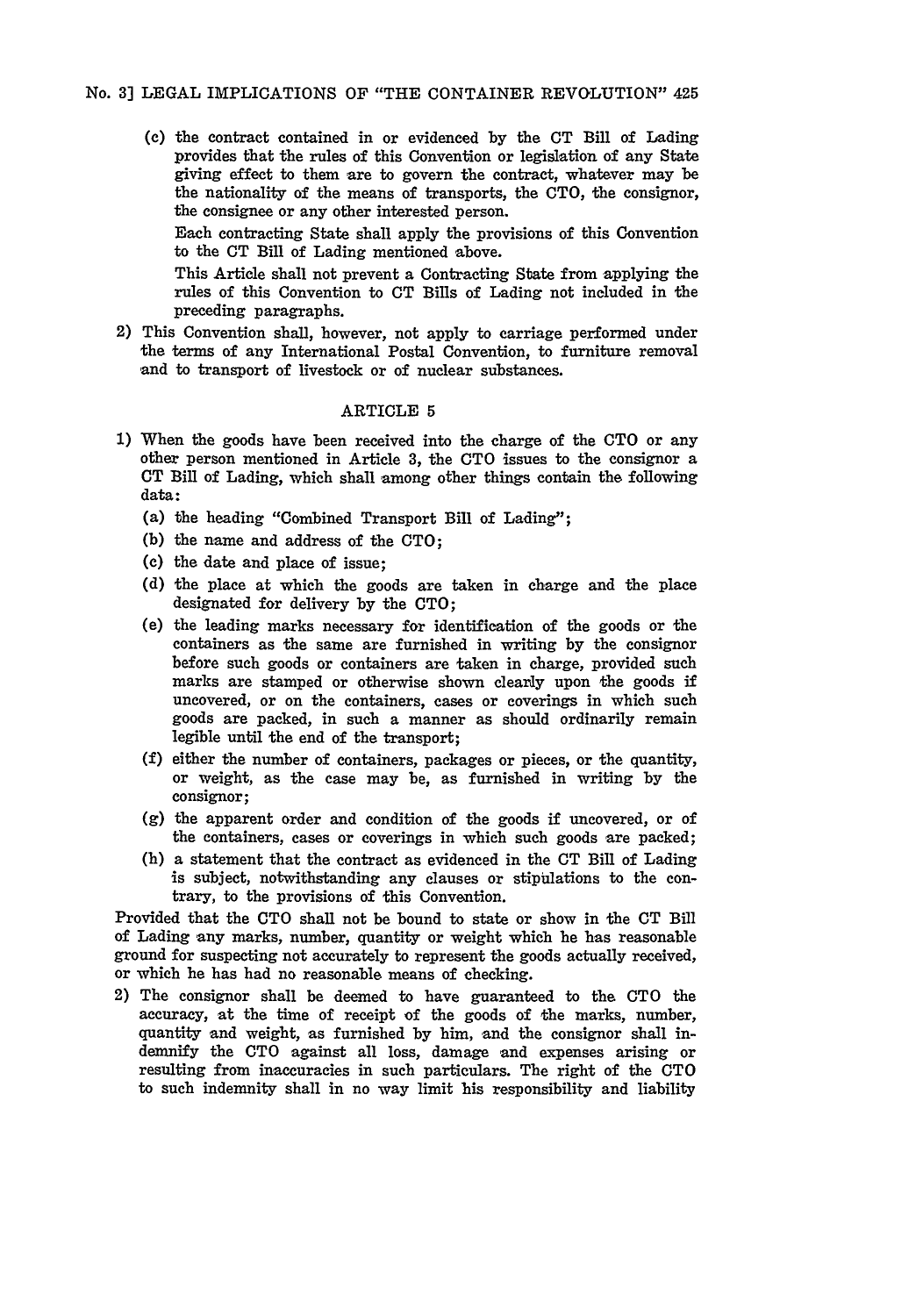under the Contract of International Combined Transport to any person other than the consignor.

#### ARTICLE **7**

**1)** The **CTO** shall be liable for loss of or damage to the goods occurring between the time when he receives the goods into his charge and the time when he delivers the goods at the place designated for delivery **by** the **CTO.**

The **CTO** shall, however, be relieved of liability for any loss or damage if it can be proved that such loss or damage:

- (,a) arose or resulted from any cause or event which the **CTO** could not avoid and the consequence whereof he could not prevent **by** the exercise of reasonable diligence; or
- **(b)** occurred during carriage **by** sea or inland waterways and arose or resulted from either fire (unless caused **by** actual fault or privity of the carrier **by** sea or inland waterways) or act, neglect or default of the master, mariner pilot or the servants of the carrier **by** sea or inland waterways in the navigation or in the management **of** the ship.
- 2) (a) When the CTO is liable for compensation in respect of loss of or damage to the goods, such compensation shall be calculated by reference to the value of such goods at the place and time they are delivered to the con have been so delivered;
	- **(b)** the value of the goods shall be fixed according to the commodity exchange price or, if there be no such price, according to the current market price or, if there be no commodity exchange price or current market price, **by** reference to the normal value of goods of the same kind and quality;
	- (c) compensation shall not, however, exceed **francs** per kilo of gross weight of the goods lost or damaged;
	- **(d)** the **CTO** shall not be entitled to the benefit of the limitation of liability provided for in **(c)** of this Article if it is proved that the loss or damage resulted from an act or omission of the **CTO** done with intent to cause damage or recklessly and with knowledge that damage would probably result;
	- (e) higher compensation may only be claimed when the consignor has, against payment of a surcharge to be agreed upon, declared in the **CT** Bill of Lading a value for the goods exceeding the limit laid down in the provisions in (c) of this Article. In that case the amount of the declared value shall be substituted for that limit.

#### ARTICLE **8**

Unless notice of loss of or damage to the goods and the general nature of it be given in writing to the **CTO** or the persons referred to in Article **3** at the place of delivery before or at the time of the removal of the goods into the custody **f** the person entitled to delivery thereof under the **CT** Bill of Lading or if the loss or damage be not apparent, within three days, such removal shall be prima *facie* evidence of the delivery **by** the **CTO** of the goods as described in the **CT** Bill of Lading.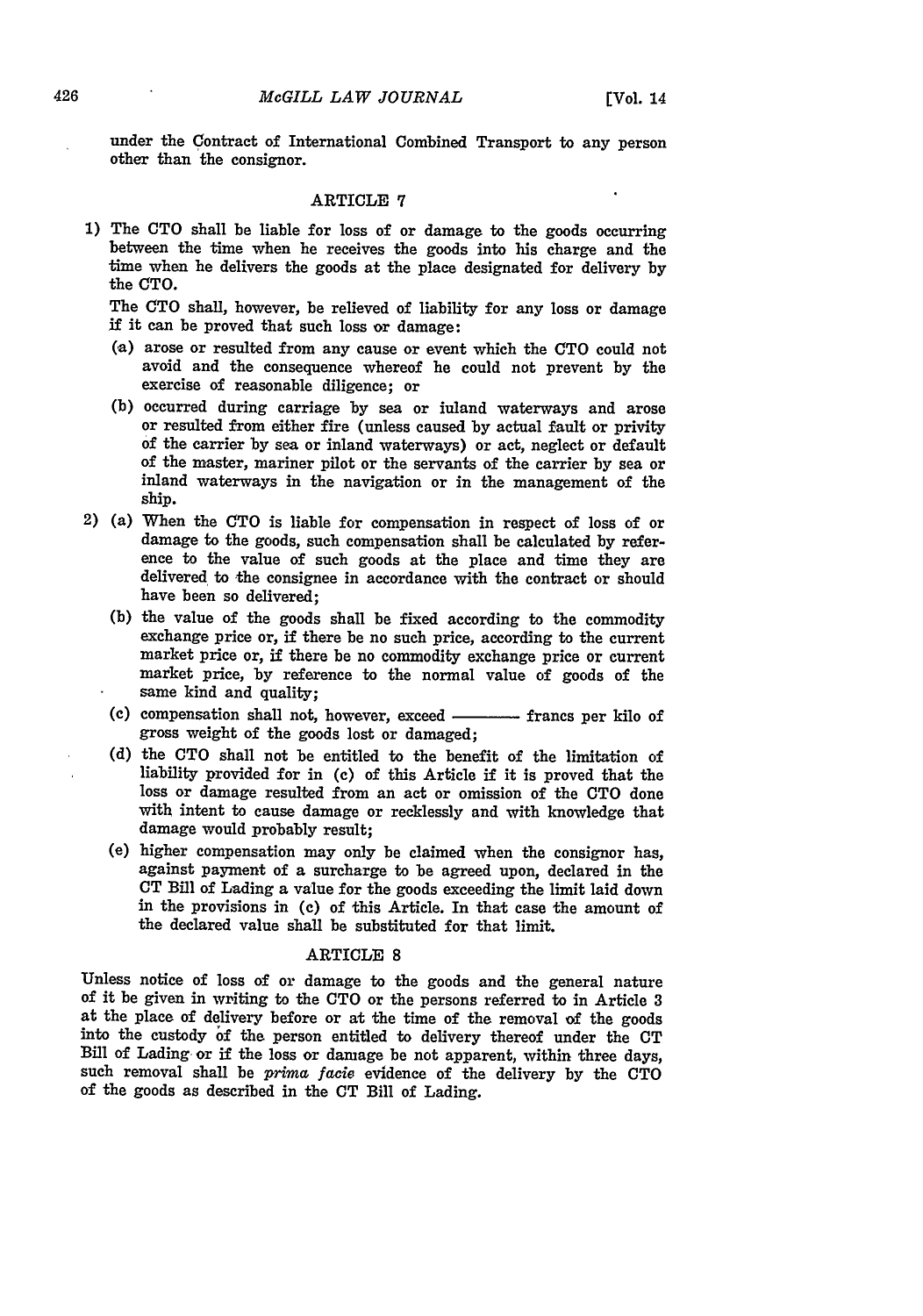#### ARTICLE 9

The **CTO** shall be discharged of all liability whatsoever unless suit is brought within one year after delivery of the goods or the date when the goods should have been delivered.

This period may, however, be extended if the parties so agree after the cause of action has arisen.

#### ARTICLE **10**

Recourse actions **by** the **CTO** against such person may be brought within the time allowed **by** the law of the Court seized of the case. However, the time allowed shall not be less than one year commencing from the day after the expiration of the one year period set out in Article **9.**

#### ARTICLE 11

Notwithstanding anything provided for in Articles **7-10,** if it can be proved where the loss or damage occurred the **CTO** and the claimant shall, as to the nature and the extent of the liability of the **CTO,** be entitled to invoke such laws and regulations of a mandatory nature, which would have applied had the claimant made a separate and direct contract with the **CTO** in respect of the particular stage of the transport, where the loss or damage occurred.

The principal characteristics of this Ninth Draft are as follows:

- a) It contains optional rather than mandatory rules, that is to say, the convention will apply only if and when a contract of international combined transport is issued, but will not apply when ordinary through bills of lading are used.
- **1)** It contains a "network" system of liability. This system, which is set forth in Articles **7** and **11,** does not provide for a strict and uniform liability of the **CTO** over all stages of 'the transport. The advantage of the "network" system is that it tends to preserve entirely the existing European conventions governing rail, road and sea transport.58 One of the C.M.I. Committee's earlier drafts, the "Genoa Draft", rejected the "network" solution and adopted a doctrine of strict and uniform liability in the following provision:

The Combined Transport Operator shall be liable for any loss, damage or delay incurred from the time the goods are taken in charge **by** him, until the time of their delivery to the Consignee at the final place of destination as provided in the Combined Transport Bill of Lading.

The Combined Transport Operator shall be relieved **of** liability for any loss, damage or delay arising or resulting from:

- (a) Insufficiency of packing where the shipper undertakes such operation;
- **(b)** Deficiency in a cargo container when such container is supplied **by** the shipper;

**58E.g.** *The International Railway Convention,* **1961 (C.I.M.),** *The Convention on Contract for International Carriage of Goods by Road,* **1956** (C.M.R.).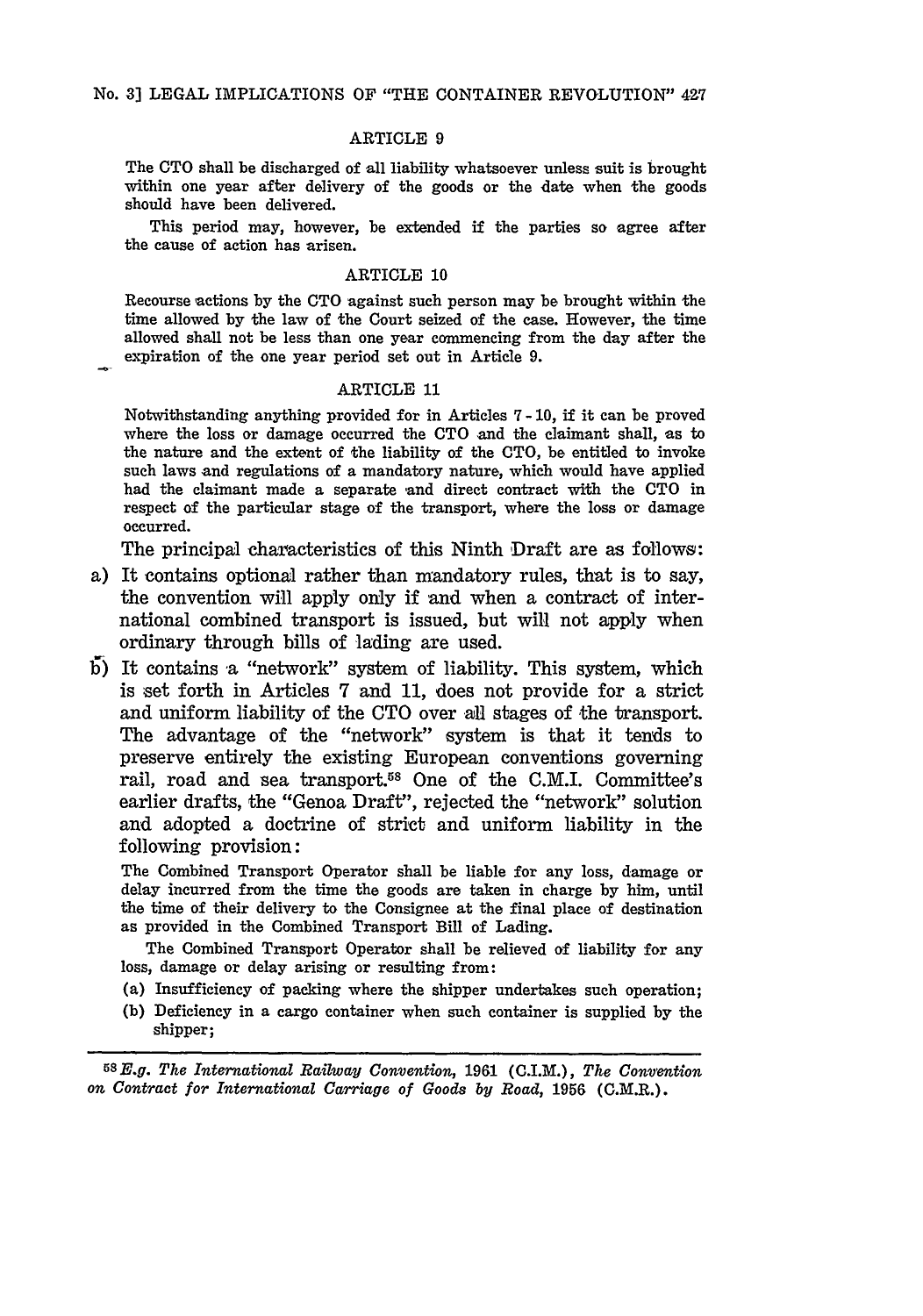- **(c) Inherent vice or nature of the goods;**
- **(d) Any other cause or** event **which the Combined Transport Operator could not avoid, or the consequences whereof he could not prevent either personally or through his servants, agents or independent contractors in the fulfilment of the transport.**

Several of the national maritime law associations, including Canada's, prefer a strict liability system, considering such to be more in keeping with the revolutionary and progressive nature and spirit of containerisation.

**c)** It deals with -all forms **of** combined transport rather than simply containers, and this largely because of the difficulties encountered in attempting to define "container".

There is as yet considerable discussion amongst **C.M.I.** member associations as to what form the draft convention should take and, indeed, as to whether there should be a convention at all. One thing is certain, the discussion and debate at Tokyo will be lively and protracted. If the Tokyo conference succeeds in achieving agreement on the terms of a convention, such convention could possibly bear little resemblance to the Ninth Draft.

The International Chamber of Commerce (I.C.C.) and the International Institute for Unification of Private Law (UNIDROIT) in Rome have also been active in the quest for a set of uniform rules on international combined transport. As early as 1964, UNI-DROIT produced a draft convention designed to apply when there is a principal carrier for at least two modes of transport and based largely on existing European through movement land conventions. This draft has been criticized for its complexity and overemphasis on liability systems well-known in European road and rail transportation, but not elsewhere.

Since the C.M.I. traditionally has confined its deliberations strictly to matters of maritime and shipping law, it was felt at the outset that it might be beyond its proper realm in exploring questions dealing with land and air carriage. However, the international organizations more customarily concerned with the air and inland movements have been content to let the C.M.I. proceed with its work and have contributed valuable advice and assistance **by** sending observers to the meetings of the C.M.I. International Sub-Committee and co-operating with Mr. Pineus and his working group. UNIDROIT has in effect been holding its draft convention in abeyance pending completion of the C.M.I. work, and plans a round table meeting on the subject for all interested parties following the C.M.I. Tokyo conference.